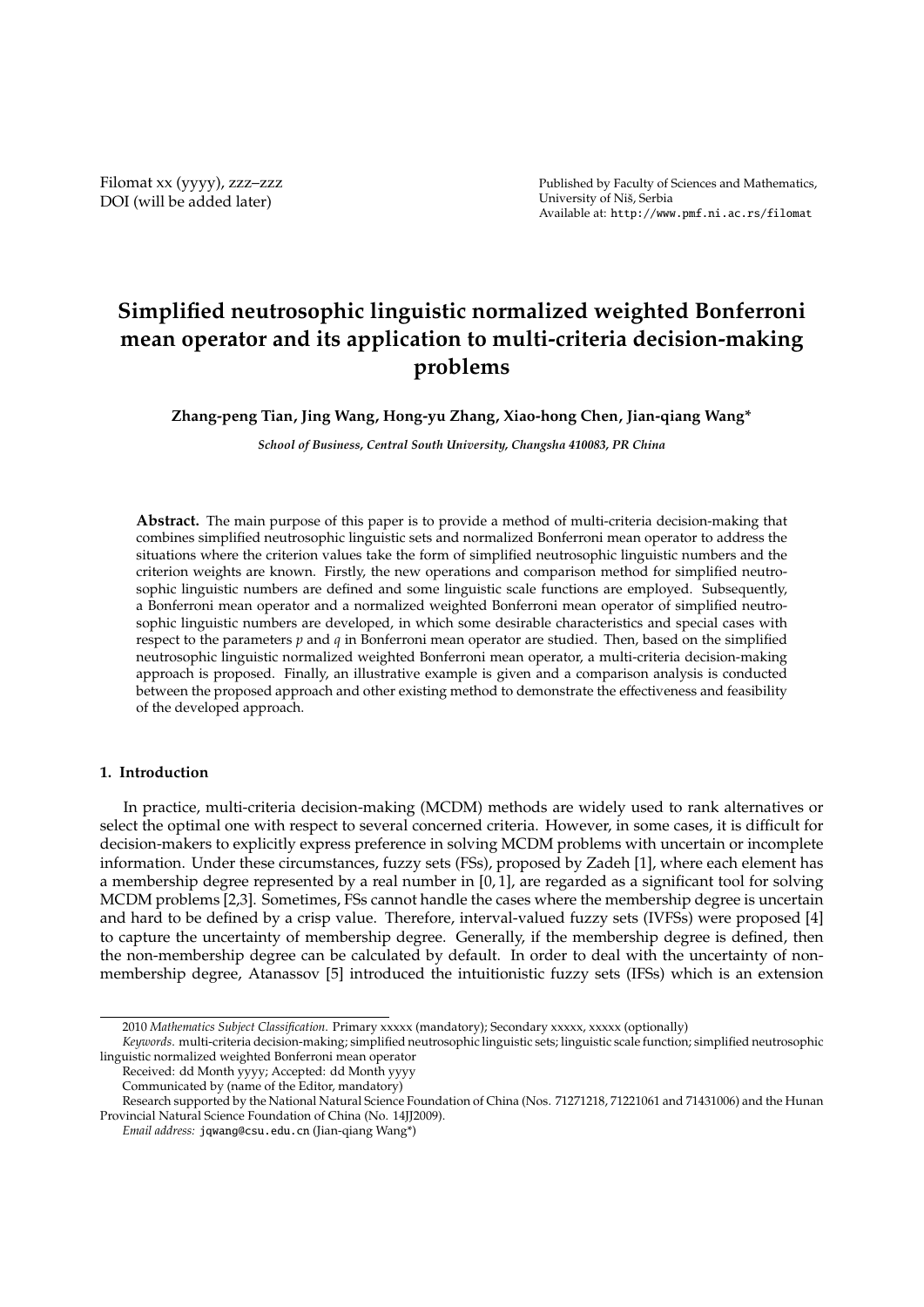of Zadehs FSs, and the corresponding intuitionistic fuzzy logic [6] was proposed. IFSs consider both the membership degree and the non-membership degree simultaneously. So IFSs and intuitionistic fuzzy logic are more flexible in handling information containing uncertainty and incompleteness than traditional FSs. Currently, IFSs have been widely applied in solving MCDM problems [7-9]. Moreover, intuitionistic fuzzy numbers [10], triangular intuitionistic fuzzy numbers [11,12] and intuitionistic trapezoidal fuzzy numbers [13], which are derived form IFSs, are also significant tools to cope with fuzzy and uncertain information. In reality, the degree of membership and non-membership in IFSs may be expressed as interval numbers instead of specific numbers. Hence, interval-valued intuitionistic fuzzy sets (IVIFSs) [14] were proposed, which is an extension of FSs and IVFSs. In recent years, MCDM problems with evaluation information derived from IVIFSs have attracted much attention of researchers [15-19], in which, aggregation operators, prospect score function and possibility degree method are involved.

Although FSs and IFSs have been developed and generalized, they cannot deal with all sorts of fuzziness in real problems. Such as problems that are too complex or ill-defined to be solved by quantitative expressions. The linguistic variable is an effective tool because the use of linguistic information enhances the reliability and flexibility of classical decision models [20,21]. Resent years, linguistic variables have been studied in depth and numerous MCDM methods associated with other theories have been developed. Intuitionistic linguistic sets (ILSs), which combine IFSs and linguistic variables are applied to solve multi-criteria group decision-making problems [22]. ILSs and their extensions [23-25] can describe both a linguistic variable and an intuitionistic fuzzy number, in which the former can provide a qualitative assessment value, whilst the later can define the confidence degree for the given evaluation value. Hesitant fuzzy linguistic sets (HFLSs), which are based on linguistic term sets and hesitant fuzzy sets are used to express decision-makers hesitance that exists in giving the associated membership degrees of one linguistic term [26,27]. Hesitant fuzzy linguistic term sets (HFLTSs), which describe decision-makers preferences by using several linguistic terms are more suitable than traditional fuzzy linguistic sets in expressions [28]. In addition, a method based on the cloud model, which can correctly depict the uncertainty of qualitative concept has been successfully utilized [24,29,30]. A method based on the 2-tuple linguistic information model [31,32], which can effectively avoid the information distortion and has hitherto occurred in linguistic information processing [33]. It is clear that all of those proposals of linguistic variables, promising as they are still need to be refined from a formal point of view. In a word, linguistic variables can only express the uncertain information but not the incomplete or inconsistent one. For example, when a paper is sent to a reviewer, he or she gives the statement that the paper is good. And he or she may say the possibility that the statement is true is 60%, the one that the statement is false is 50% and the degree that he or she is not sure is 20%. This issue cannot be handled effectively with FSs and IFSs. Therefore, some new theories are required.

Smarandache [34,35] coined the neutrosophic logic and neutrosophic sets (NSs). Rivieccio [36] pointed out that a NS is a set where each element of the universe has a truth-membership, indeterminacymembership and falsity-membership, respectively, and it lies in the non-standard unit interval ]0<sup>-</sup>, 1<sup>+</sup>[. In recent years, the NS theory has found practical applications in various fields, such as semantic web services [37], mineral prospectivity prediction [38], image processing [39-41], granular computing [42], medical diagnosis [43] and information fusion [44]. Since it is hard to apply NSs in real scientific and engineering situations, single-valued neutrosophic sets (SVNSs) [45] and interval neutrosophic sets (INSs) [37] were introduced, which are two particular instances of NSs. Subsequently, studies had been conducted in various aspects, which concentrated mainly on defining operations and aggregation operators [46-48], correlation coefficients [49,50], entropy measures [51,52] and similarity measures [53] to cope with opinions of experts or decision-makers in MCDM problems. To overcome the drawback of using linguistic variables associated with FSs and IFSs, the single-valued neutrosophic trapezoid linguistic sets (SVNTLSs), which is based on linguistic term sets, SVNSs and trapezoid fuzzy numbers, were proposed [54]. In addition, the interval neutrosophic linguistic sets (INLSs) , which is based on linguistic term sets and INSs, were introduced [55]. However, the operations proposed in [55] have some limitations that will be discussed in Subsection 3.2. And this paper will define new operations for simplified neutrosophic linguistic sets (SNLSs), which is a reduced form of INLSs. As for the aforementioned example, it can be expressed as  $\langle h_{5}, (0.6, 0.2, 0.5) \rangle$ by means of SNLSs. SNLSs have enabled great progress in describing linguistic information and to some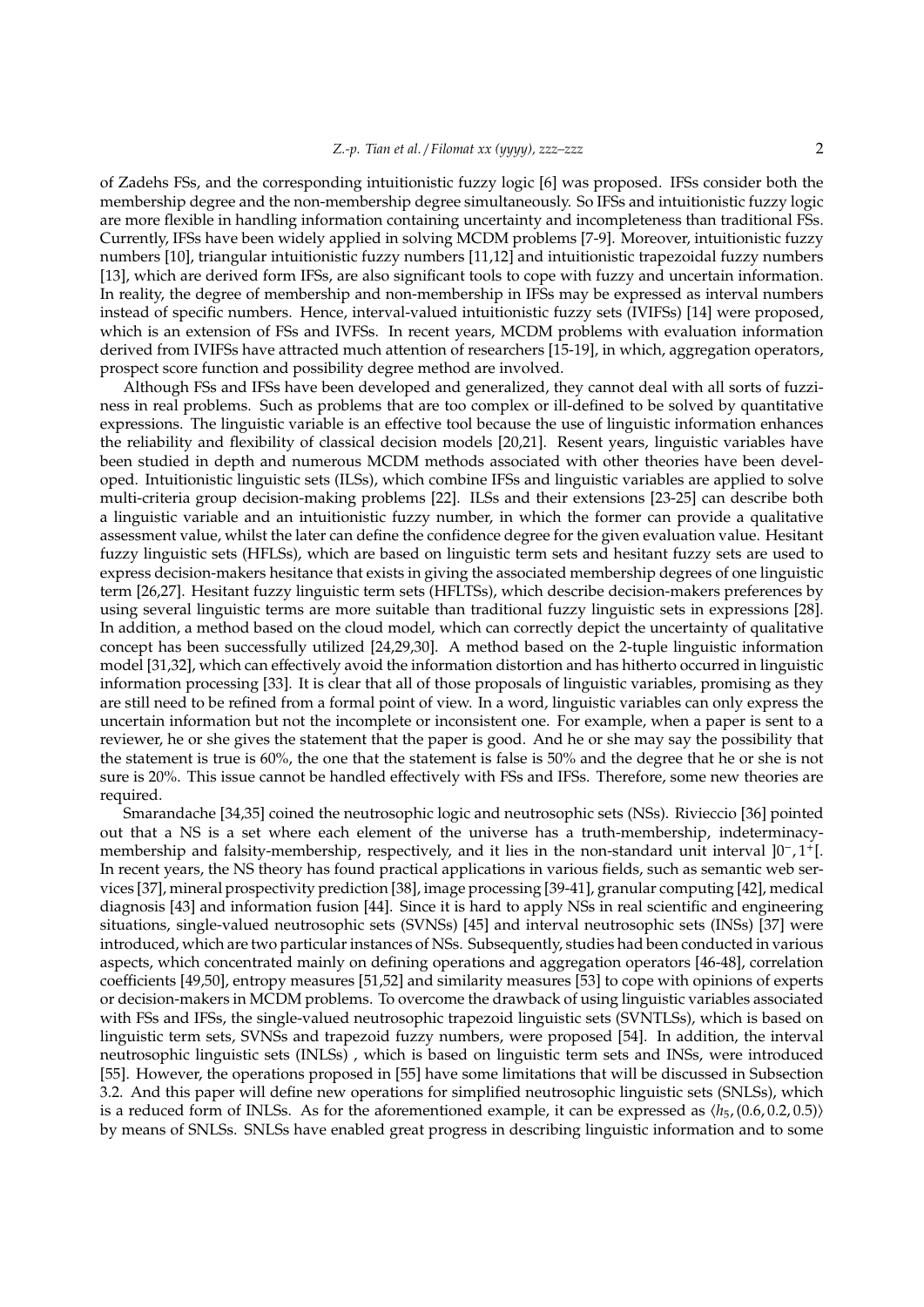extent may be considered to be an innovative construct.

In general, aggregation operators are important tools for addressing information fusion in MCDM problems. The Bonferroni mean (BM) operator, proposed by Bonferroni [56] has a desirable characteristic that can capture the interrelationship of input arguments. Recently, Xu and Yager [57] extended BM operator to IFSs. Zhou and He developed a intuitionistic fuzzy normalized weighted bonferroni mean (IFNWBM) operator [58], and Liu and Wang introduced a single-valued neutrosophic normalized weighted Bonferroni meam (SVNNWBM) operator [59]. Beliakov and James [60] proposed an extending generalized BM operator to Atanassov orthopairs in MCDM situations. Wei et al. [61] developed an uncertain linguistic Bonferroni mean (ULBM) operator and an uncertain linguistic geometric Bonferroni mean (ULGBM) operator to aggregate the uncertain linguistic information. Obviously, BM operator has been extended to IFSs, SVNSs, Atanassov orthopairs and uncertain linguistic variables. Motivated by INLSs [55] and IFNWBM [58], this paper is to develop a simplified neutrosophic linguistic Bonferroni mean (SNLBM) operator and a simplified neutrosophic linguistic normalized weighted Bonferroni mean (SNLNWBM) operator. In addition, a MCDM approach based on SNLNWBM operator is proposed.

The rest of the paper is organized as follows. In Section 2, linguistic term sets as well as the concepts of NSs and SNSs are briefly reviewed. In Section 3, new operations of simplified neutrosophic linguistic numbers (SNLNs) are provided and a method for comparing SNLNs is proposed based on the linguistic scale function. In Section 4, the traditional BM is extended to the simplified neutrosophic linguistic environment. A SNLBM operator and a SNLNWBM operator are developed and some properties and special cases are discussed. In addition, a MCDM approach based on the SNLNWBM operator is introduced. In Section 5, an illustrative example is given based on the proposed approach and the influence of parameters *p* and *q* in SNLNWBM operator on decision-making results is analyzed. In addition, a comparison analysis between the proposed approach and the existing method is conducted. Some summary remarks are given in Section 6.

## **2. Preliminaries**

In this section, some basic concepts and definitions related to SNLSs, including linguistic term sets, linguistic scale functions, NSs and simplified neutrosophic sets (SNSs) are introduced, which will be utilized in the latter analysis.

#### *2.1. The linguistic term set and its extension*

Suppose that  $H = \{h_0, h_1, h_2, \dots, h_{2t}\}$  is a finite and totally ordered discrete term set, where *t* is a nonnegative real number. It is required that  $h_i$  and  $h_j$  must satisfy the following characteristics [62,63].

(1) The set is orderd:  $h_i < h_j$  if and only if  $i < j$ .

(2) Negation operator:  $neg(h_i) = h_{(2t-i)}$ .

To preserve all the given information, the discrete linguistic label  $H = \{h_0, h_1, h_2, \cdots, h_{2t}\}$  is extended to a continuous label  $H = \{h_i | 0 \le i \le L\}$ , in which  $h_i < h_j$  if and only if  $i < j$ , and  $L(L > 2t)$  is a sufficiently large positive integer. If  $h_i \in H$ , then  $h_i$  is called the original linguistic term; otherwise  $h_i$  is called the virtual linguistic term [64].

For any linguistic variables  $h_i, h_j \in H$ , the operations are defined as below [65].

 $(1)$   $\lambda h_i = h_{\lambda \times i}$ ;

(2)  $h_i ⊕ h_j = h_{i+j}$ ;

 $(3)$   $h_i \otimes h_j = h_{i \times j}$ ;

# $(4) (h_i)^{\lambda} = h_{i^{\lambda}}.$

#### *2.2. Linguisitic scale function*

To use data more efficiently and to express the semantics more flexibly, linguistic scale functions assign different semantic values to linguistic terms under different situations [27]. They are preferable in practice because these functions are flexible and can give more deterministic results according to different semantics. For the linguistic term  $h_i$  in a linguistic set *H*, where  $H = \{h_i | i = 0, 1, 2, \cdots, 2t\}$ , the relationship between the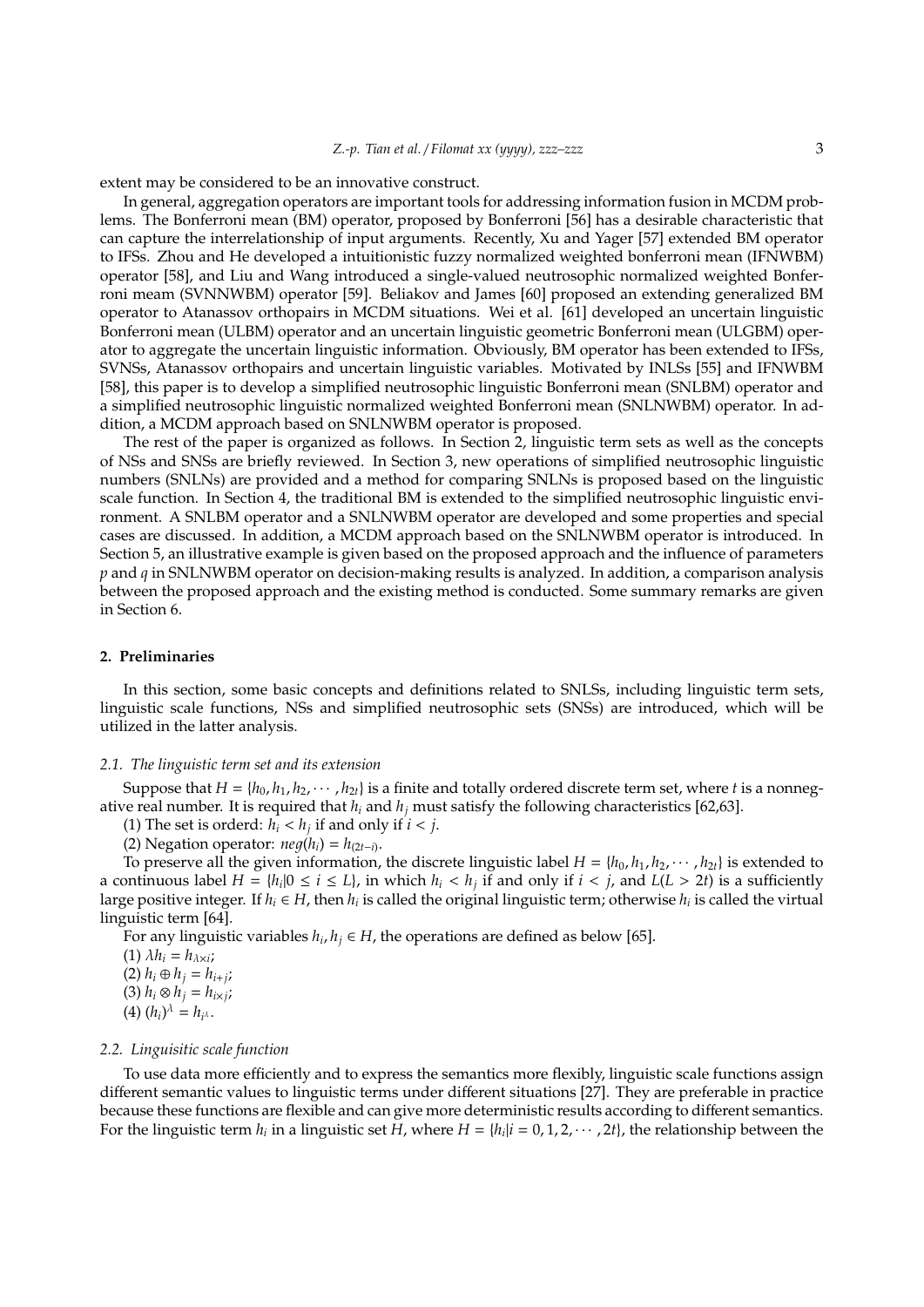element *h<sup>i</sup>* and its subscript *i* is strictly monotonically increasing [65]. Those new functions are provided as below.

**Definition 1** [27]. If  $\theta_i \in [0, 1]$  is a numeric value, then the linguistic scale function *f* that conducts the mapping from  $h_i$  to  $\theta_i$  ( $i = 0, 1, 2, \dots, 2t$ ) is defined as follows:

$$
f: h_i \to \theta_i \ (i=0,1,2,\cdots,2t),
$$

where  $0 < \theta_0 < \theta_1 < \theta_2 < \cdots < \theta_{2t}$ .

Clearly, the function *f* is strictly monotonically increasing with respect to subscript *i*. The symbol  $\theta_i$  (*i* = 0, 1, 2,  $\cdots$ , 2*t*) reflects the preference of the decision-makers when they are using the linguistic term  $h_i \in H$  (*i* = 0, 1, 2, · · · , 2*t*). Therefore, the function/value in fact denotes the semantics of the linguistic terms.  $(1) f_1(h_i) = \theta_i = \frac{i}{2t} (i = 0, 1, 2, \cdots, 2t).$ 

The evaluation scale of the linguistic information given above is divided on average.

(2) 
$$
f_2(h_i) = \theta_i = \begin{cases} \frac{\alpha^i - \alpha^{i-i}}{2\alpha^{i} - 2} (i = 0, 1, 2, \cdots, t), \\ \frac{\alpha^i + \alpha^{i-i} - 2}{2\alpha^{i} - 2} (i = t + 1, t + 2, \cdots, 2t). \end{cases}
$$

With the extension from the middle of the given linguistic term set to both ends, the absolute deviation With the extension from the middle of the given linguistic term set to both ends, the absolute deviation between adjacent linguistic subscripts also increases.

(3) 
$$
f_3(h_i) = \theta_i = \begin{cases} \frac{t^{\beta} - (t - i)^{\beta}}{2t^{\beta}} & (i = 0, 1, 2, \dots, t), \\ \frac{t^{\gamma} + (i - t)^{\gamma}}{2t^{\gamma}} & (i = t + 1, t + 2, \dots, 2t). \end{cases}
$$

With the extension from the middle of the given linguistic term set to both ends, the absolute deviation With the extension from the middle of the given linguistic term set to both ends, the absolute deviation between adjacent linguistic subscripts will decrease.

To preserve all the given information and facilitate the calculation, the above function can be expanded to  $f^*: \overline{H} \to R^+$  ( $R^+ = \{r | r \ge 0, r \in R\}$ ), which satisfies  $f^*(h_i) = \theta_i$ , and is a strictly monotonically increasing and continuous function. Therefore, the mapping from  $\bar{H}$  to  $R^+$  is one-to-one because of its monotonicity, and the inverse function of  $f^*$  exists and is denoted by  $f^{*-1}$ .

**Example 1.** Assume  $t = 3$ . Then a linguistic term set *H* can be given as  $H = \{h_0, h_1, h_2, \dots, h_3\} = \{ \text{very poor, }$ poor, slightly poor, fair, slightly good, good, very good}. And the following results can be obtained.

(1) If  $f_1(h_i) = \theta_i = \frac{i}{6}$  (*i* = 0, 1, 2, · · · , 6), then  $f_1^{-1}(\theta_i) = h_{6\theta_i}$  ( $\theta_i \in [0, 1]$ ).

$$
(2) \text{ If } f_2(h_i) = \theta_i = \begin{cases} \frac{\alpha^3 - \alpha^{3-i}}{2\alpha^4 - 2} (i = 0, 1, 2, 3) \\ \frac{\alpha^3 + \alpha^{i-3} - 2}{2\alpha^3 - 2} (i = 4, 5, 6) \end{cases}, \text{ then } f_2^{-1}(\theta_i) = \begin{cases} h_{3-\log_a(\alpha^3 - (2\alpha^3 - 2)\theta_i)}(\theta_i \in [0, 0.5]) \\ h_{3+\log_a((2\alpha^3 - 2)\theta_i - \alpha^3 + 2)}(\theta_i \in (0.5, 1]) \end{cases}
$$
  
\n
$$
(3) \text{ If } f_3(h_i) = \theta_i = \begin{cases} \frac{3^{\beta} - (3 - i)^{\beta}}{2 \times 3^{\beta}} (i = 0, 1, 2, 3) \\ \frac{3^{\gamma} + (i - 3)^{\gamma}}{2 \times 3^{\gamma}} (i = 4, 5, 6) \end{cases}, \text{ then } f_3^{-1}(\theta_i) = \begin{cases} h_{3-(3^{\beta} - 2 \times 3^{\beta}\theta_i)^{\frac{1}{\beta}}}(\theta_i \in [0, 0.5]) \\ h_{3+(2 \times 3^{\gamma}\theta_i - 3^{\gamma})^{\frac{1}{\gamma}}}(\theta_i \in (0.5, 1]) \end{cases}
$$

*2.3. NSs and SNSs*

**Definition 2** [34]. Let *X* be a space of points (objects) with a generic element in *X*, denoted by *x*. A NS *A* in *X* is characterized by a truth-membership function  $t_A(x)$ , an indeterminacy-membership function  $i_A(x)$ and a falsity-membership function  $f_A(x)$ .  $t_A(x)$ ,  $i_A(x)$  and  $f_A(x)$  are real standard or nonstandard subsets of ]0<sup>−</sup> , 1 + [, that is, *tA*(*x*) : *X* →]0<sup>−</sup> , 1 + [, *iA*(*x*) : *X* →]0<sup>−</sup> , 1 + [, and *fA*(*x*) : *X* →]0<sup>−</sup> , 1 + [. There is no restriction on the sum of *t<sub>A</sub>*(*x*), *i<sub>A</sub>*(*x*) and *f<sub>A</sub>*(*x*), so 0<sup>−</sup> ≤ sup *t<sub>A</sub>*(*x*) + sup *i<sub>A</sub>*(*x*) + sup *f<sub>A</sub>*(*x*) ≤ 3<sup>+</sup>.

Since it is hard to apply NSs to practical problems, Ye [66] reduced NSs of nonstandard interval numbers into a kind of SNSs of standard interval numbers.

**Definition 3** [36,66]. Let *X* be a space of points (objects) with a generic element in *X*, denoted by *x*. A NS *A* in is characterized by  $t_A(x)$ ,  $i_A(x)$  and  $f_A(x)$ , which are single subintervals/subsets in the real standard [0,1], that is,  $t_A(x) : X \to [0,1]$ ,  $i_A(x) : X \to [0,1]$ , and  $f_A(x) : X \to [0,1]$ . And the sum of  $t_A(x)$ ,  $i_A(x)$ and  $f_A(x)$  satisfies the condition  $0 \le t_A(x) + i_A(x) + f_A(x) \le 3$ . Then a simplification of *A* is denoted by  $A = \{(x, t_A(x), i_A(x), f_A(x)) | x \in X\}$ , which is called a SNS. It is a subclass of NSs. If  $||X|| = 1$ , a SNS will be degenerated to a simplified neutrosophic number (SNN), denoted by  $A = (t_A, i_A, f_A)$ .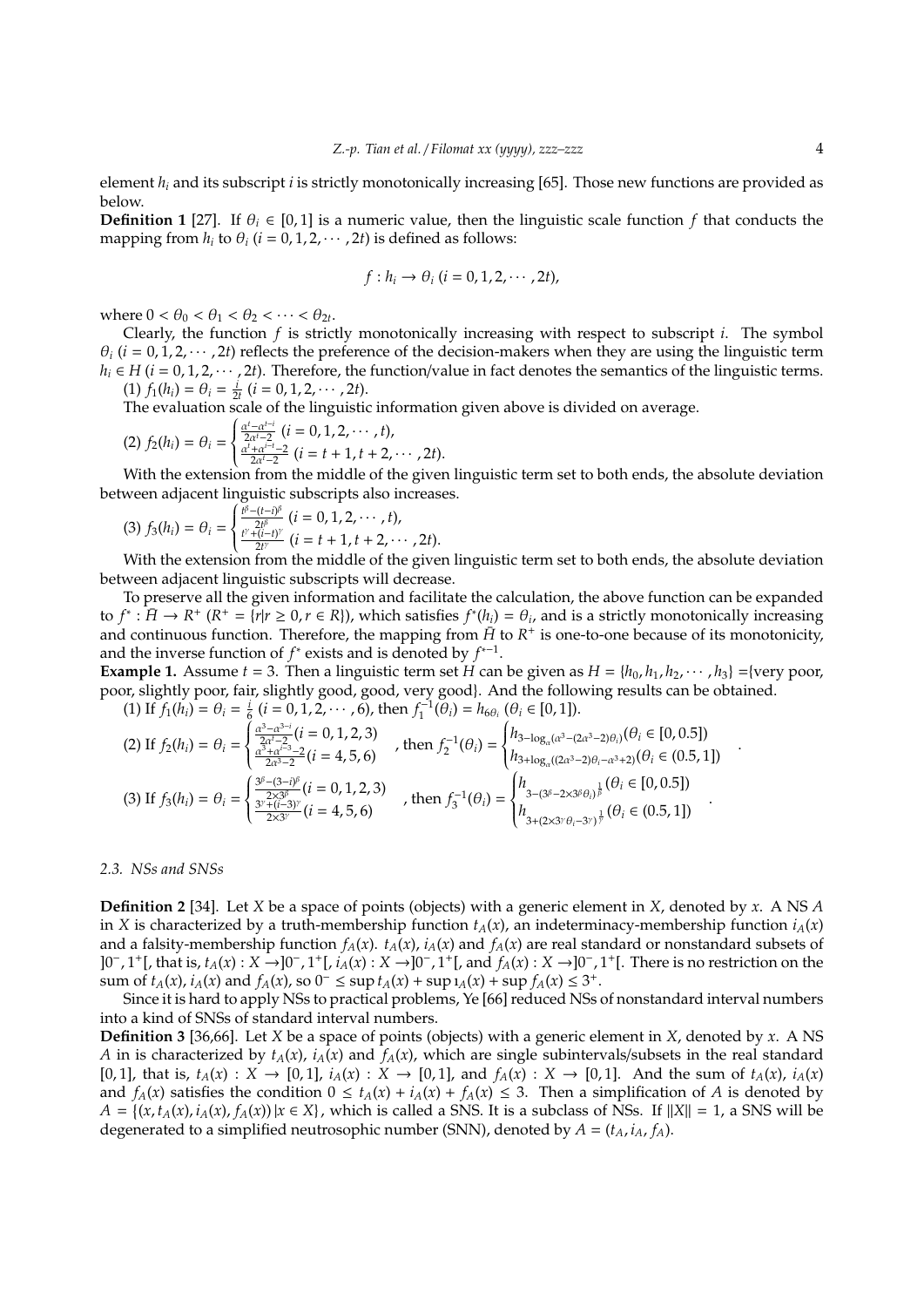## **3. SNLNs and their operation**

SNLNs, as the elements and special cases of SNLSs, are of great significance in information evaluation. In this section, the advantages and applications of SNLNs are firstly introduced, which is on the basis of linguistic tern sets and SNSs. Then, new operations and comparison rules of SNLNs are presented.

## *3.1. SNLSs*

**Definition 4.** Let *X* be a space of points (objects) with a generic element in *X*, denoted by *x* and  $H =$  ${h_0, h_1, h_2, \cdots, h_{2t}}$  be a finite and totally ordered discrete term set, where *t* is a nonnegative real number. A SNLS A in X is characterized as  $A = \{(x, h_{\theta(x)}, (t(x), i(x), f(x))) | x \in X\}$ , where  $h_{\theta(x)} \in H$ ,  $t(x) \in [0, 1]$ ,  $i(x) \in [0,1]$  and  $f(x) \in [0,1]$ , with the condition  $0 \le t_A(x) + i_A(x) + f_A(x) \le 3$  for any  $x \in X$ . And  $t_A(x)$ ,  $i_A(x)$  and  $f_A(x)$  represent, respectively, the degree of truth-membership, indeterminacy-membership and falsity-membership of the element *x* in *X* to the linguistic term  $h_{\theta(x)}$ . In addition, if  $||X|| = 1$ , a SNLS will be degenerated to a SNLN, denoted by  $A = \langle h_\theta, (t,i,f) \rangle$ . And  $A$  will be degenerated to a linguistic term if  $t = 1$ ,  $i = 0$  and  $f = 0$ .

## *3.2. Operations of SNLNs*

**Definition 5** [55]. Let  $a_i = \langle h_{\theta_i}, (t_i, i_i, f_i) \rangle$  and  $a_j = \langle h_{\theta_j}, (t_j, i_j, f_j) \rangle$  be any two SNLNs and  $\lambda \geq 0$ . Then the following operations of SNLNs can be defined.

(1)  $a_i \oplus a_j = \langle h_{\theta_i} \oplus h_{\theta_j}, (t_i + t_j - t_i t_j, i_i i_j, f_i f_j) \rangle;$ (2)  $a_i \otimes a_j = \langle h_{\theta_i} \otimes h_{\theta_j}, (t_i t_j, i_i + i_j - i_i i_j, f_i + f_j - f_i f_j) \rangle;$ (3)  $\lambda a_i = \left\langle \lambda h_{\theta_i}, \left(1 - (1 - t_i)^{\lambda}, t_i^{\lambda}, f_i^{\lambda}\right) \right\rangle;$ 

 $(4) a_i^{\lambda} = \left\langle (h_{\theta_i})^{\lambda}, (t_i^{\lambda}, 1 - (1 - i_i)^{\lambda}, 1 - (1 - f_i)^{\lambda}) \right\rangle.$ 

However, the operations presented in Definition 5 have some obvious limitations:

(1) All operations are carried out directly on the basis of the subscripts of linguistic terms, which cannot reveal the critical differences of final results under various semantic situations.

(2) The two parts of SNLNs are processed separately in the additive operation, which ignores the correlation of them. In some situations, it might be irrational. This is shown in the following example.

**Example 2.** In the example of the performance evaluation of a house under two parameters, in which *c*<sup>1</sup> stands for the parameter beautiful and *c*<sup>2</sup> stands for the parameter wooden, and the two parameters are equally important. Suppose that  $a_1 = \langle h_5, (1, 0, 0) \rangle$  represents the statement that all the decision-makers think the house is good, and  $a_2 = \langle h_5, (0, 1, 1) \rangle$  represents the statement that non of the decision-makers think the house is good. Then the comprehensive performance evaluation can be calculated by using Definition  $5, a_{12} = 0.5a_1 \oplus 0.5a_2 = \langle h_5, (1, 0, 0) \rangle.$ 

Obviously, the result above are contradictory and unreasonable. Since (1, 0, 0) is the maximum of SNNs and  $(0, 1, 1)$  is the minimum of SNNs,  $a_1 = \langle h_5, (1, 0, 0) \rangle$  is superior to  $a_2 = \langle h_5, (0, 1, 1) \rangle$ . It stands to reason that the comprehensive performance evaluation should be between  $a_1$  and  $a_2$ . However, according to the result,  $a_{12} = a_1$ , which is apparently against the logical thinking. In this way, it would be more reasonable if the two parts of SNLNs were taken into account at the same time.

In order to overcome the existing limitations given above, a new definition of operations of SNLNs based on linguistic scale function are defined as below.

**Definition 6.** Let  $a_i = \langle h_{\theta_i}, (t_i, i_i, f_i) \rangle$  and  $a_j = \langle h_{\theta_j}, (t_j, i_j, f_j) \rangle$  be two SNLNs,  $f^*$  be a linguistic scale function and  $\lambda \geq 0$ . Then the following operations of SNLNs can be defined.

(1) 
$$
a_i \oplus a_j = \left\langle f^{*-1} \left( f^*(h_{\theta_i}) + f^*(h_{\theta_j}) \right) , \left( \frac{f^*(h_{\theta_i})t_i + f^*(h_{\theta_j})t_j}{f^*(h_{\theta_i}) + f^*(h_{\theta_j})}, \frac{f^*(h_{\theta_i})t_i + f^*(h_{\theta_j})t_j}{f^*(h_{\theta_i}) + f^*(h_{\theta_j})}, \frac{f^*(h_{\theta_i})f_i + f^*(h_{\theta_j})f_j}{f^*(h_{\theta_i}) + f^*(h_{\theta_j})} \right) \right\rangle;
$$
  
\n(2)  $a_i \otimes a_j = \left\langle f^{*-1} \left( f^*(h_{\theta_i}) f^*(h_{\theta_j}) \right), \left( t_i t_j, i_i + i_j - i_i t_j, f_i + f_j - f_i f_j \right) \right\rangle;$   
\n(3)  $\lambda a_i = \left\langle f^{*-1} \left( \lambda f^*(h_{\theta_i}) \right), (t_i, i_i, f_i) \right\rangle;$   
\n(4)  $a_i^{\lambda} = \left\langle f^{*-1} \left( (f^*(h_{\theta_i}))^{\lambda} \right), (t_i^{\lambda}, 1 - (1 - i_i)^{\lambda}, 1 - (1 - f_i)^{\lambda} \right) \right\rangle;$   
\n(5)  $neg(a_i) = \left\langle f^{*-1} \left( f^*(h_{2i}) - f^*(h_{\theta_i}) \right), (f_i, 1 - i_i, t_i) \right\rangle.$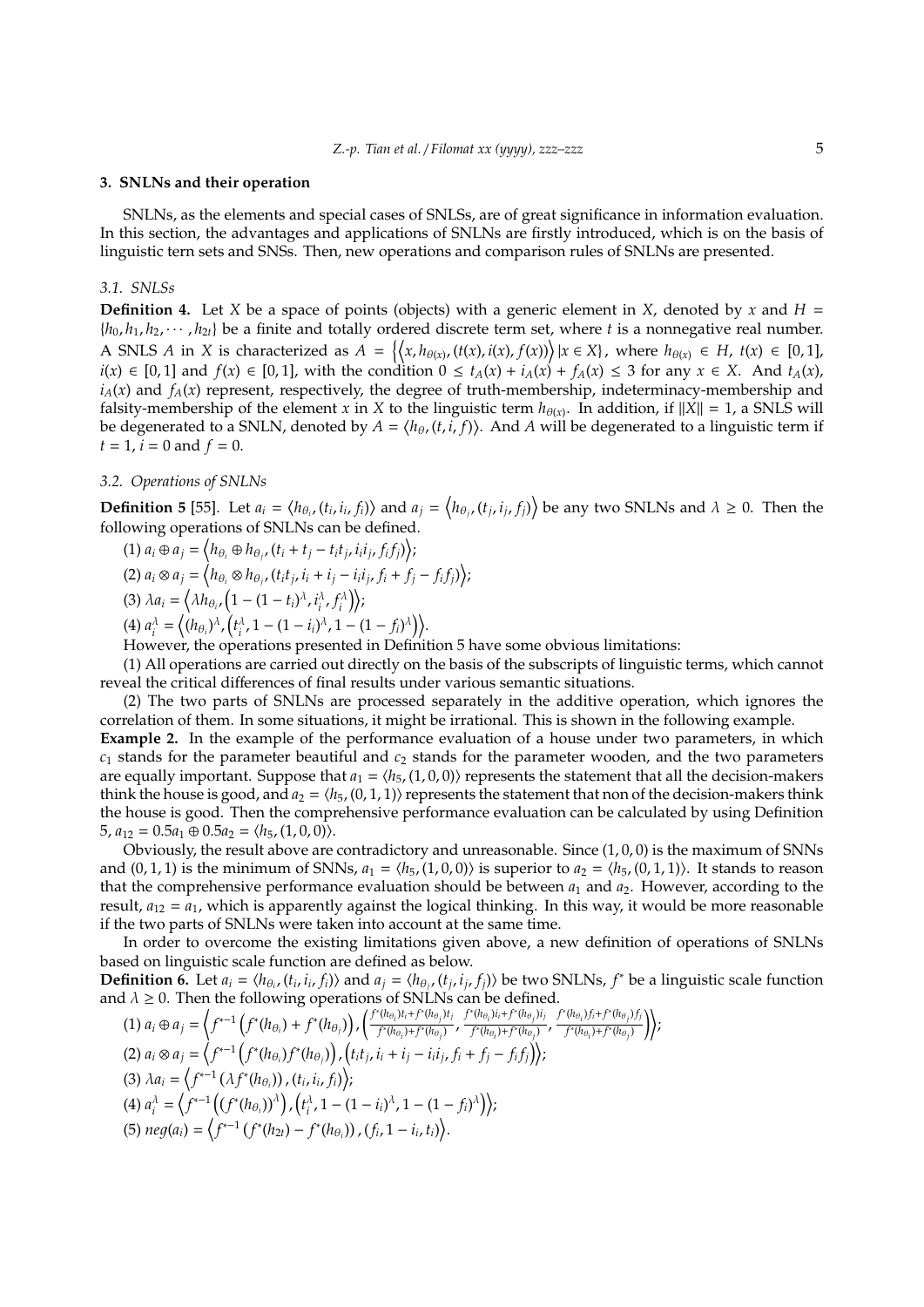According to Definition 1, it is known that  $f^*$  is a mapping from the linguistic term  $h_i$  to the numeric value  $\theta_i$  and  $f^{*-1}$  is a mapping from  $\theta_i$  to  $h_i$ . So the first parts of (1-5) are linguistic terms. It is obvious that the second parts of (1-5) are SNNs. In a word, the results obtained by Definition 6 are also SNLNs.

The operations defined above are on the basis of the linguistic scale function, which can present different results when a different linguistic function *f*<sup>\*</sup> is employed. Thus, decision-makers can flexibly select *f*<sup>*∗*</sup> depending on their own personal preferences and the actual semantic situations. Furthermore, the new addition operation of SNLNs is more reliable and reasonable. Because the final result can reflect the close combination with each element of the original SNLNs.

In practical applications,  $a_i \oplus a_j$ ,  $a_i \otimes a_j$ ,  $\lambda a_i$  and  $a_i^{\lambda}$  necessarily appear in defining basic operations, but their results have no practical meaning. Only in the aggregation process do  $a_i \oplus a_j$  combine with  $\lambda a_i$  or  $a_i \otimes a_j$ combine with  $a_i^{\lambda}$  make sense.

**Example 3.** Assume  $H = \{h_0, h_1, h_2, \cdots, h_6\}$ ,  $a_1 = \langle h_2, (0.6, 0.4, 0.2) \rangle$ ,  $a_2 = \langle h_4, (0.5, 0.6, 0.2) \rangle$  and  $\lambda = 2$ . Then the following results can be calculated.

If 
$$
\alpha = 1.4
$$
 and  $f_2^*(x) = \begin{cases} \frac{\alpha^t - \alpha^{t-x}}{2\alpha^{t-2}} (0 \le x \le t) \\ \frac{\alpha^t - \alpha^{t-x}}{2\alpha^{t-2}} (t < x \le 2t) \end{cases}$ , then  
\n(1)  $a_1 \oplus a_2 = \langle h_6, (0.5385, 0.5229, 0.2) \rangle$ ;  
\n(2)  $a_1 \otimes a_2 = \langle h_{1.0646}, (0.3, 0.76, 0.36) \rangle$ ;  
\n(3)  $2a_1 = \langle h_{4.9754}, (0.6, 0.4, 0.2) \rangle$ ;  
\n(4)  $a_1^2 = \langle h_{0.6215}, (0.36, 0.64, 0.36) \rangle$ ;  
\n(5)  $neg(a_1) = \langle h_4, (0.2, 0.6, 0.6) \rangle$ .  
\nAs for the issue discussed in Example 2, the co-

mprehensive performance evaluation result can be amended by using Definition 6,  $a'_{12} = 0.5a_1 \oplus 0.5a_2 = \langle h_5, (0.5, 0.5, 0.5) \rangle$ . It is shown that  $a'_{12}$  is inferior to  $a_1$  and superior to  $a_2$ , namely,  $a_1 > a'_{12} > a_2$ , which can normally describe the comprehensive evaluation information and be preferable in practice.

It can be easily proved that all the results given above are also SNLNs. In terms of the corresponding operations of SNLNs, the following theorem can also be easily proved.

**Theorem 1.** Let  $a_i = \langle h_{\theta_i}, (t_i, i_i, f_i) \rangle$ ,  $a_j = \langle h_{\theta_j}, (t_j, i_j, f_j) \rangle$  and  $a_k = \langle h_{\theta_k}, (t_k, i_k, f_k) \rangle$  be three arbitrary SNLNs and *f* <sup>∗</sup> be a linguistic scale function. Then the following properties are true.

 $(1) a_i \oplus a_j = a_j \oplus a_i;$  $(2)$   $(a_i \oplus a_j) \oplus a_k = a_i \oplus (a_i \oplus a_k);$  $(3) a_i \otimes a_j = a_j \otimes a_i;$  $(4)$   $(a_i \otimes a_j) \otimes a_k = a_i \otimes (a_j \otimes a_k);$ (5)  $\lambda a_i \oplus \lambda a_j = \lambda (a_i \oplus a_j), \lambda \geq 0;$ (6)  $\lambda_1 a_i \oplus \lambda_2 a_i = (\lambda_1 + \lambda_2) a_i, \lambda_1, \lambda_2 \geq 0;$ (7)  $(a_i \oplus a_j)^\lambda = a_i^\lambda \oplus a_j^\lambda$ ,  $\lambda \ge 0$ ; (8)  $a_i^{\lambda_1} \otimes a_i^{\lambda_2} = a_i^{\lambda_1 + \lambda_2}, \lambda_1, \lambda_2 \ge 0.$ 

## *3.3. Comparison method for SNLNs*

Based on the score function and accuracy function of ILSs, the score function, accuracy function and certainty function of a SNLN, which are significant indexes for ranking alternatives in decision-making problems are defined.

**Definition** 7. Let  $a_i = \langle h_{\theta_i}, (t_i, i_i, f_i) \rangle$  be an SNLN and  $f^*$  be a linguistic scale function. Then the score function, accuracy function and certainty function for *a<sup>i</sup>* can be defined, respectively, as below.

(1) 
$$
S(a_i) = f^*(h_{\theta_i})(t_i + 1 - i_i + 1 - f_i);
$$

 $(A) A(a_i) = f^*(h_{\theta_i})(t_i - f_i);$ 

(3)  $C(a_i) = f^*(h_{\theta_i})t_i$ .

For a SNLN  $a_i$ , if the truth-membership  $t_i$  with respect to the linguistic term  $h_{\theta_i}$  is bigger and the determinacy-membership  $i_i$  and the falsity-membership  $f_i$  corresponding to  $h_{\theta_i}$  are smaller, then  $a_i$  is greater and the reliability of  $h_{\theta_i}$  is higher. For the accuracy function  $A(a_i)$ , if the difference between  $t_i$  and  $f_i$ with respect to  $h_{\theta_i}$  is bigger, then the statement is more affirmative, i.g., the accuracy of  $a_i$  is higher. As for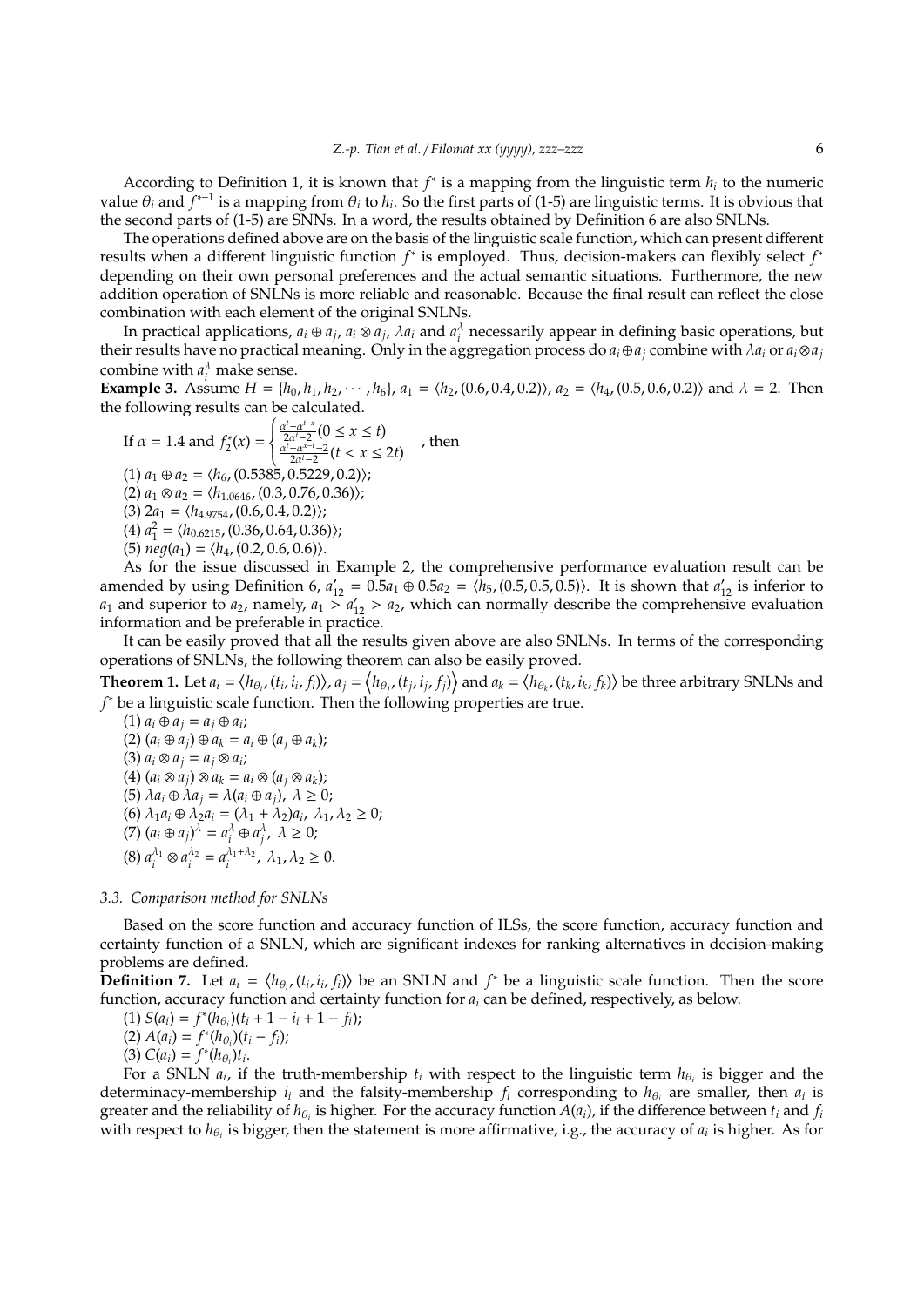the certainty function *C*(*ai*), the certainty of *a<sup>i</sup>* positively depends on the value of *t<sup>i</sup>* . Obviously, the bigger *S*( $a_i$ ),  $A(a_i)$  and  $C(a_i)$  are, the greater the corresponding  $a_i$  is.

**Example 4.** Use the data of Example 3. Then the following results can be calculated.

 $(1) S(a_1) = 0.7706, S(a_2) = 1.0450;$ 

 $(2) A(a_1) = 0.1541, A(a_2) = 0.1844;$ 

 $(C(a_1) = 0.2312, C(a_2) = 0.3074.$ 

On the basis of Definition 7, the method to compare SNLNs can be defined as below.

**Definition 8.** Let  $a_i = \langle h_{\theta_i}, (t_i, i_i, f_i) \rangle$  and  $a_j = \langle h_{\theta_j}, (t_j, i_j, f_j) \rangle$  be two SNLNs and  $f^*$  be a linguistic scale function. Then the comparison method can be defined.

(1) If  $S(a_i > S(a_j)$ , then  $a_i > a_j$ ;

(2) If  $S(a_i = S(a_j)$  and  $A(a_i > A(a_j))$ , then  $a_i > a_j$ ;

(3) If  $S(a_i = S(a_j), A(a_i = A(a_j) \text{ and } C(a_i > C(a_j), \text{ then } a_i > a_j;$ 

(4) If  $S(a_i = S(a_j)$ ,  $A(a_i = A(a_j)$  and  $C(a_i = C(a_j)$ , then  $a_i = a_j$ .

**Example 5.** Assume  $H = \{h_0, h_1, h_2, \cdots, h_6\}$ . Then the following results can be calculated.

If 
$$
\alpha = 1.4
$$
 and  $f_2^*(x) = \begin{cases} \frac{\alpha^t - \alpha^{t-x}}{2\alpha^t - 2} (0 \le x \le t) \\ \frac{\alpha^t + \alpha^{x-t} - 2}{2\alpha^t - 2} (t < x \le 2t) \end{cases}$ , then

(1) For two SNLNs  $a_1 = \langle h_4, (0.5, 0.6, 0.2) \rangle$  and  $a_2 = \langle h_2, (0.6, 0.4, 0.2) \rangle$ , according to Definition 8,  $S(a_1)$  $1.0450 > S(a_2) = 0.7706$ . Therefore,  $a_1 > a_2$ .

(2) For two SNLNs  $a_1 = \langle h_4, (0.8, 0.3, 0.2) \rangle$  and  $a_2 = \langle h_4, (0.6, 0.2, 0.1) \rangle$ , according to Definition 8,  $S(a_1)$  = *S*( $a_2$ ) = 1.4138 and *A*( $a_1$ ) = 0.3688 > *A*( $a_2$ ) = 0.3074. Therefore,  $a_1 > a_2$ .

(3) For two SNLNs  $a_1 = \langle h_2, (0.8, 0.3, 0.2) \rangle$  and  $a_2 = \langle h_2, (0.7, 0.3, 0.1) \rangle$ , according to Definition 8,  $S(a_1)$  =  $S(a_2) = 0.8862$ ,  $A(a_1) = A(a_2) = 0.2312$  and  $C(a_1) = 0.3082 > C(a_2) = 0.2312$ . Therefore,  $a_1 > a_2$ .

## **4. SNLNWBM operator and its application in MCDM problems**

In this section, the traditional BM operator is extended to deal with simplified neutrosophic linguisitic information. A SNLBM operator and a SNLNWBM operator are proposed. Further, some desirable characteristics and special cases with respect to the parameters *p* and *q* in BM operator are discussed. In addition, a MCDM approach is developed, which is on the basis of the SNLNWBM operator.

#### *4.1. BM and NWBM operator*

**Definition 9** [56]. Let  $p, q \ge 0$  and  $a_i$  ( $i = 1, 2, \dots, n$ ) be a collection of nonnegative real numbers. If

$$
B^{p,q}(a_1, a_2, \cdots, a_n) = \left(\frac{1}{n(n-1)}\sum_{i,j=1 \atop i \neq j}^n \left(a_i^p a_j^q\right)\right)^{\frac{1}{p+q}},
$$

then  $B^{p,q}$  is called the BM operator.

Obviously, the BM operator has the following properties [56].

(1)  $B^{p,q}(0,0,\cdots,0)=0.$ 

(2)  $B^{p,q}(a, a, \dots, a) = a$  if  $a_i = a$ , for all *i*.

(3)  $B^{p,q}(a_1)$  $\gamma_1, a'_2, \dots, a'_n$ )  $\geq B^{p,q}(a_1, a_2, \dots, a_n)$ , that is,  $B^{p,q}$  is monotonic if  $a'_i$  $a_i \ge a_i$ , for all *i*.

 $\{4\} \min_{i} (\hat{a_i}) \leq B^{p,q}(a_1, a_2, \cdots, a_n) \leq \max_i (a_i).$ 

Especially, if  $q = 0$ , then the BM operator reduces to the following [56]:

$$
B^{p,0}(a_1,a_2,\cdots,a_n)=\left(\frac{1}{n(n-1)}\sum_{i,j=1 \atop i\neq j}^{n}a_i^p\right)^{\frac{1}{p}}=\left(\frac{1}{n}\sum_{i=1}^{n}a_i^p\right)^{\frac{1}{p}},
$$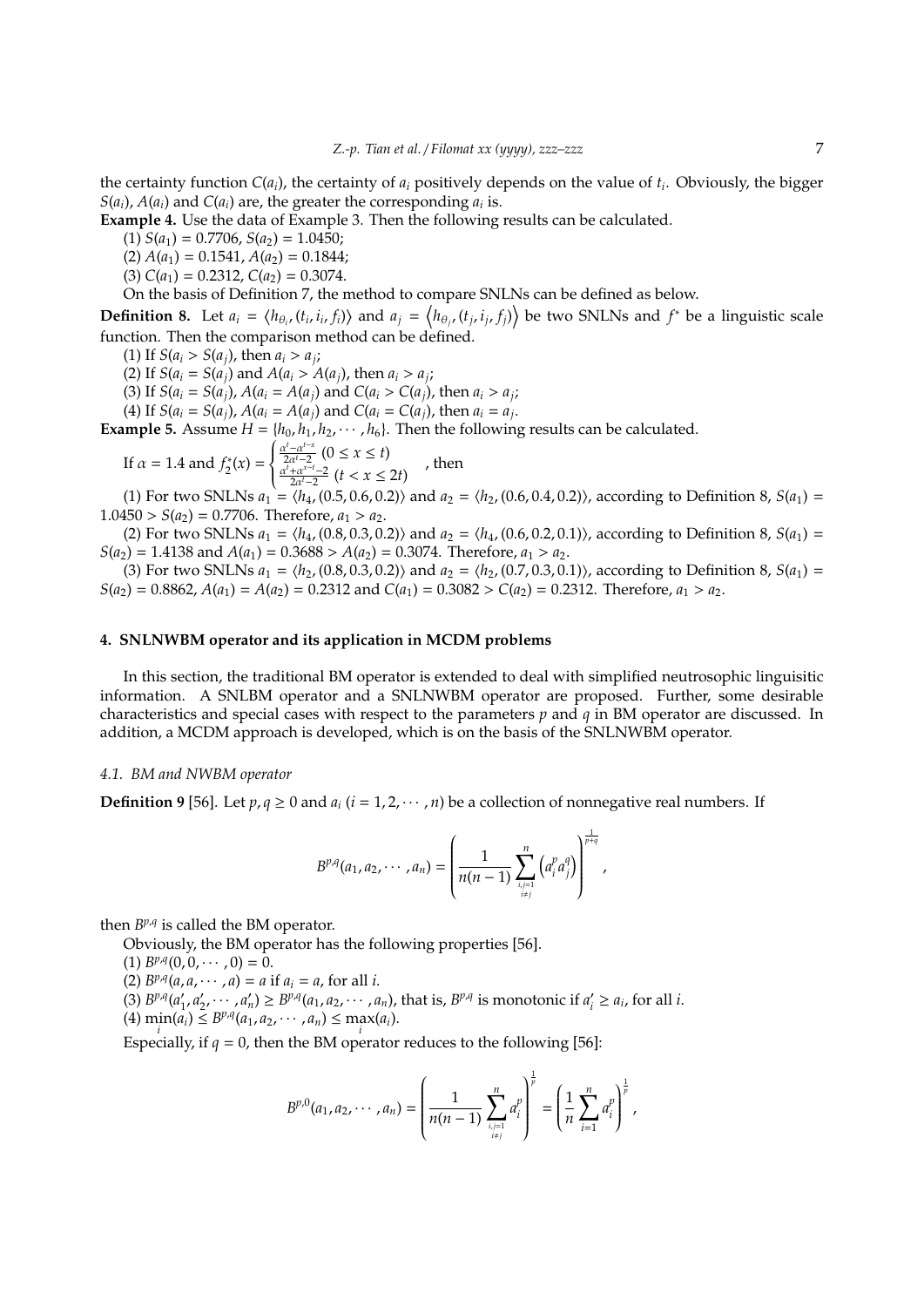which is a generalized mean operator. Particularly, the following cases hold.

(1) If  $p = 1$  and  $q = 0$ , then the BM operator reduces to the well-known average mean operator.

$$
B^{1,0}(a_1,a_2,\cdots,a_n)=\frac{1}{n}\sum_{i=1}^n a_i.
$$

(2) If  $p \rightarrow 0$  and  $q = 0$ , then the BM operator reduces to the geometric mean operator.

$$
\lim_{p\to 0} B^{p,0}(a_1,a_2,\cdots,a_n) = \left(\prod_{i=1}^n a_i\right)^{\frac{1}{n}}.
$$

The BM operator discussed above can only consider the interrelationship between *a<sup>i</sup>* and *a<sup>j</sup>* , and ignore their own weights of the aggregation arguments. Nevertheless, in many situations, the importance of each argument should be taken into consideration. So the NWBM operator that can allow the weights of aggregation arguments will be introduced.

**Definition 10** [58]. Let  $p, q \ge 0$ ,  $a_i$  ( $i = 1, 2, \dots, n$ ) be a collection of nonnegative real numbers, and  $\omega = (\omega_1, \omega_2, \dots, \omega_n)$  be the weight vector of  $a_i$  ( $i = 1, 2, \dots, n$ ),  $\omega_i \in [0, 1]$  and  $\sum_{i=1}^n \omega_i = 1$ . If

$$
NWB^{\nu,q}_{\omega}(a_1,a_2,\cdots,a_n)=\left(\sum_{i,j=1 \atop i\neq j}^n\left(\frac{\omega_i\omega_j}{1-\omega_i}a_i^p a_j^q\right)\right)^{\frac{1}{p+q}},
$$

then  $NWB_{\omega}^{p,q}$  is called the NWBM operator.

The NWBM operator can satisfy the properties of reducibility, commutativity, idempotency, monotonicity and boundedness and reflect the interrelationship of input arguments.

## *4.2. SNLBM and SNLNWBM operator*

In this subsection, the traditional BM and NWBM operator are extended to accommodate the situations where the input arguments are SNLNs. Furthermore, a SNLBM operator and a SNLNWBM operator are developed and some desirable properties and special cases are analyzed.

**Definition 11.** Let  $p, q \ge 0$ ,  $a_i = \langle h_{\theta_i}, (t_i, i_i, f_i) \rangle$   $(i = 1, 2, \dots, n)$  be a collection of SNLNs and SNLBPA :  $\Omega^n \to \Omega$ . If

$$
SNLB^{p,q}(a_1, a_2, \cdots, a_n) = \left(\frac{1}{n(n-1)} \bigoplus_{i,j=1 \atop i \neq j}^{n} (a_i^p \otimes a_j^q)\right)^{\frac{1}{p+q}}
$$
(1)

where Ω is the set of all SNLNs, then *SNLB<sup>p,q</sup>* is called the SNLBM operator.

In the following, the SNLNWBM operator will be fully introduced.

**Definition 12.** Let  $p, q \ge 0$ ,  $a_i = \langle h_{\theta_i}, (t_i, i_i, f_i) \rangle$   $(i = 1, 2, \dots, n)$  be a collection of SNLNs and SNLNWB<sup>p,q</sup> :  $\Omega^n \to \Omega$ . If

$$
SNLNWB_{\omega}^{p,q}(a_1, a_2, \cdots, a_n) \left( \bigoplus_{\substack{i,j=1 \ i \neq j}}^n \frac{\omega_i \omega_j}{1 - \omega_i} (a_i^p \otimes a_j^p) \right)^{\frac{1}{p+q}}, \qquad (2)
$$

where  $\Omega$  is the set of all SNLNs and  $\omega = (\omega_1, \omega_2, \cdots, \omega_n)$  is the weight vector of  $a_i, \omega_i \in [0, 1]$  and  $\sum_{i=1}^n \omega_i = 1$ . Then *SNLNWB<sup>p,q</sup>* is called the SNLNWBM operator.

According to the operations of SNLNs in Definition 6, the following results can be obtained.

**Theorem 2.** Let  $p, q \ge 0$ ,  $a_i = \langle h_{\theta_i}, (t_i, i_i, f_i) \rangle$   $(i = 1, 2, \cdots, n)$  be a collection of SNLNs, and  $\omega = (\omega_1, \omega_2, \cdots, \omega_n)$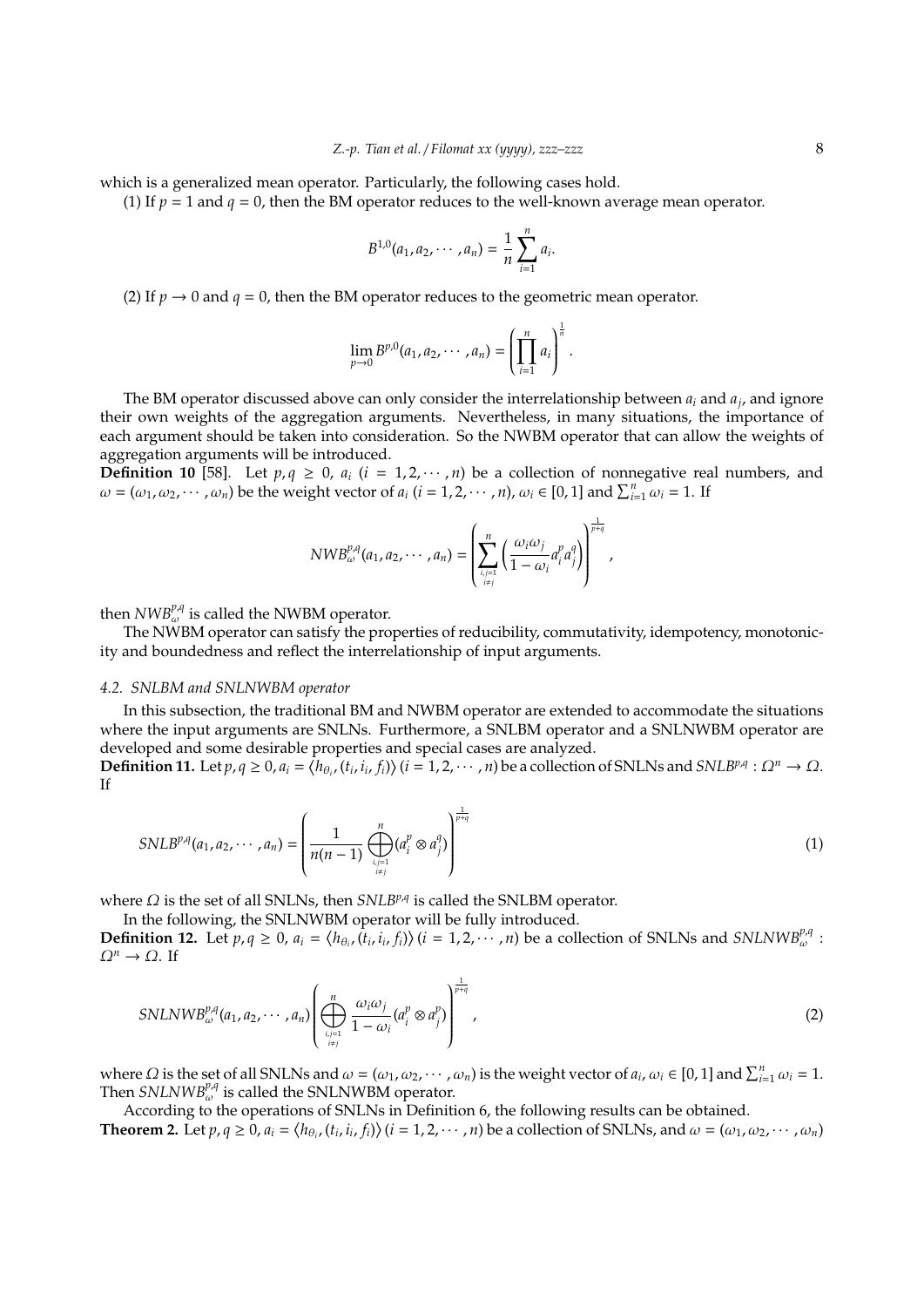be the weight vector of  $a_i$ ,  $\omega_i \in [0,1]$  and  $\sum_{i=1}^n \omega_i = 1$ . Then the aggregated result by using Eq. (2) is also a SNLN.

SNLNWB<sup>p,q</sup><sub>ω</sub>(a<sub>1</sub>, a<sub>2</sub>, · · · , a<sub>n</sub>)  
\n=
$$
\left\langle f^{*-1}\left(\left[\sum_{\substack{i,j=1 \ i\neq j}}^{n} \frac{\omega_i \omega_j}{1-\omega_i} (f^*(h_{\theta_i}))^p (f^*(h_{\theta_j}))^q\right]^{1/2}\right) \cdot \left(\left[\sum_{\substack{i,j=1 \ i\neq j}}^{n} \frac{\omega_i \omega_j}{1-\omega_i} (f^*(h_{\theta_j}))^p (f^*(h_{\theta_j}))^q\right]^{1/2}\right) \cdot \left(\left[\sum_{\substack{i,j=1 \ i\neq j}}^{n} \frac{\omega_i \omega_j}{1-\omega_i} (f^*(h_{\theta_j}))^p (f^*(h_{\theta_j}))^q\right]^{1/2}\right) \cdot \left(\sum_{\substack{i,j=1 \ i\neq j}}^{n} \frac{\omega_i \omega_j}{1-\omega_i} (f^*(h_{\theta_j}))^p (f^*(h_{\theta_j}))^q\right)^{1/2}\right) \cdot \left(\sum_{\substack{i,j=1 \ i\neq j}}^{n} \frac{\omega_i \omega_j}{1-\omega_i} (f^*(h_{\theta_j}))^p (f^*(h_{\theta_j}))^q\right)^{1/2/2}\right) \cdot \left(\sum_{\substack{i,j=1 \ i\neq j}}^{n} \frac{\omega_i \omega_j}{1-\omega_i} (f^*(h_{\theta_j}))^p (f^*(h_{\theta_j}))^q\right)^{1/2}\right) \cdot \left(\sum_{\substack{i,j=1 \ i\neq j}}^{n} \frac{\omega_i \omega_j}{1-\omega_i} (f^*(h_{\theta_j}))^p (f^*(h_{\theta_j}))^q (1-(1-f_i)^p (1-f_j)^q)\right)^{1/2}\right) \cdot \left(\sum_{\substack{i,j=1 \ i\neq j}}^{n} \frac{\omega_i \omega_j}{1-\omega_i} (f^*(h_{\theta_j}))^p (f^*(h_{\theta_j}))^q\right).
$$
(3)

In the following, Eq. (3) will be proved by using the mathematical induction on *n*. **Proof.** (1) Firstly, the following equation need to be proved.

$$
\sum_{i,j=1}^{n} \frac{\omega_{i}\omega_{j}}{1-\omega_{i}} (a_{i}^{p} \otimes a_{j}^{q})
$$
\n
$$
= \left\langle f^{*-1} \left( \sum_{i,j=1}^{n} \frac{\omega_{i}\omega_{j}}{1-\omega_{i}} (f^{*}(h_{\theta_{i}}))^{p} (f^{*}(h_{\theta_{j}}))^{q} \right) \right\rangle \left( \sum_{i,j=1}^{n} \frac{\omega_{i}\omega_{i}}{1-\omega_{i}} (f^{*}(h_{\theta_{i}}))^{p} (f^{*}(h_{\theta_{j}}))^{q} \right) \left( \sum_{i,j=1}^{n} \frac{\omega_{i}\omega_{i}}{1-\omega_{i}} (f^{*}(h_{\theta_{i}}))^{p} (f^{*}(h_{\theta_{j}}))^{q} \right) \left( \sum_{i,j=1}^{n} \frac{\omega_{i}\omega_{i}}{1-\omega_{i}} (f^{*}(h_{\theta_{i}}))^{p} (f^{*}(h_{\theta_{j}}))^{q} \right) \left( \sum_{i,j=1}^{n} \frac{\omega_{i}\omega_{i}}{1-\omega_{i}} (f^{*}(h_{\theta_{i}}))^{p} (f^{*}(h_{\theta_{j}}))^{q} \right) \left( \sum_{i,j=1}^{n} \frac{\omega_{i}\omega_{i}}{1-\omega_{i}} (f^{*}(h_{\theta_{i}}))^{p} (f^{*}(h_{\theta_{j}}))^{p} (f^{*}(h_{\theta_{j}}))^{q} \right) \left( \sum_{i,j=1}^{n} \frac{\omega_{i}\omega_{i}}{1-\omega_{i}} (f^{*}(h_{\theta_{i}}))^{p} (f^{*}(h_{\theta_{j}}))^{q} (1 - (1 - f_{i})^{p} (1 - f_{j})^{q} \right) \right) \left( \sum_{i,j=1}^{n} \frac{\omega_{i}\omega_{i}}{1-\omega_{i}} (f^{*}(h_{\theta_{i}}))^{p} (f^{*}(h_{\theta_{j}}))^{p} (f^{*}(h_{\theta_{j}}))^{q} \right) \right\rangle \cdot \sum_{i,j=1}^{n} \frac{\omega_{i}\omega_{i}}{1-\omega_{i}} (f^{*}(h_{\theta_{i}}))^{p} (f^{*}(h_{\theta_{j}}))^{p} (f^{*}(h_{\theta_{j}}))^{q} \right) \right\rangle
$$
\n(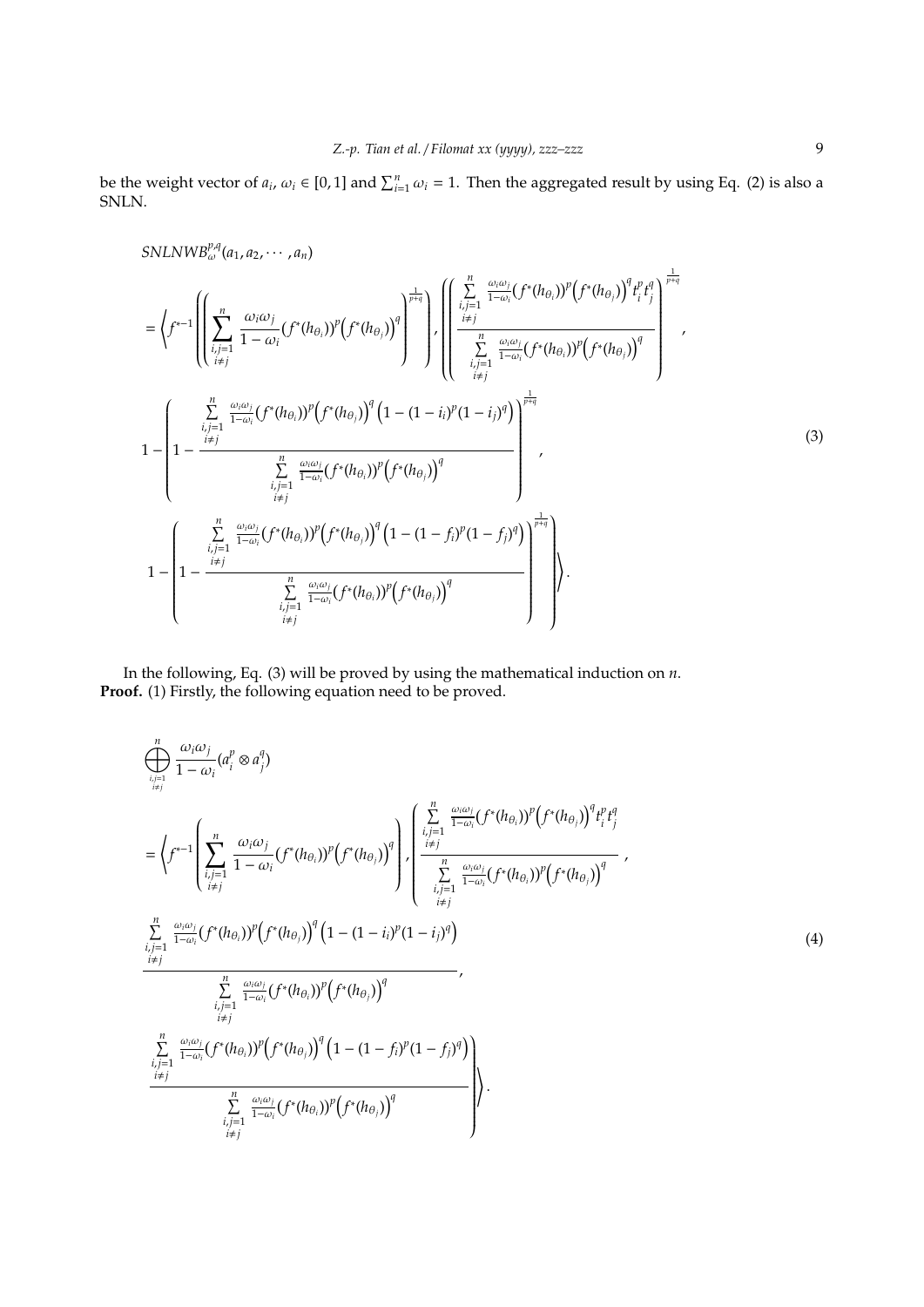(a) When  $n = 2$ , the following equation can be calculated.

$$
\begin{split}\n&\sum_{i,j=1 \atop i\neq j} \frac{\omega_i \omega_j}{1 - \omega_i} (a_i^p \otimes a_j^q) = \frac{\omega_1 \omega_2}{1 - \omega_1} (a_1^p \otimes a_2^q) \oplus \frac{\omega_2 \omega_1}{1 - \omega_2} (a_2^p \otimes a_1^q) \\
&= \left\langle f^{*-1} \left( \frac{\omega_1 \omega_2}{1 - \omega_1} \left( f^*(h_{\theta_1}) \right)^p \left( f^*(h_{\theta_2}) \right)^q \right), \left( f_1^p f_2^q, 1 - (1 - i_1)^p (1 - i_2)^q, 1 - (1 - f_1)^p (1 - f_2)^q \right) \right\rangle \\
& \oplus \left\langle f^{*-1} \left( \frac{\omega_2 \omega_1}{1 - \omega_2} \left( f^*(h_{\theta_2}) \right)^p \left( f^*(h_{\theta_1}) \right)^q \right), \left( f_2^p f_1^q, 1 - (1 - i_2)^p (1 - i_1)^q, 1 - (1 - f_2)^p (1 - f_1)^q \right) \right\rangle \\
&= \left\langle f^{*-1} \left( \frac{\omega_1 \omega_2}{1 - \omega_1} \left( f^*(h_{\theta_1}) \right)^p \left( f^*(h_{\theta_2}) \right)^q + \frac{\omega_2 \omega_1}{1 - \omega_2} \left( f^*(h_{\theta_2}) \right)^p \left( f^*(h_{\theta_1}) \right)^q \right), \\
&\left( \frac{\frac{\omega_1 \omega_2}{1 - \omega_1} \left( f^*(h_{\theta_1}) \right)^p \left( f^*(h_{\theta_2}) \right)^q \left( f^*(h_{\theta_2}) \right)^p \left( f^*(h_{\theta_2}) \right)^p \left( f^*(h_{\theta_1}) \right)^q \left( f^*(h_{\theta_1}) \right)^q \right. \\
&\left. \left( \frac{\frac{\omega_1 \omega_2}{1 - \omega_1} \left( f^*(h_{\theta_1}) \right)^p \left( f^*(h_{\theta_2}) \right)^q \left( f^*(h_{\theta_2}) \right)^p \left( f^*(h_{\theta_2}) \right)^p \left( f^*(h_{\theta_1}) \right)^q \right. \\
&\left.
$$

That is, when  $n = 2$ , Eq. (4) is right.

(b) Suppose that when  $n = k$ , Eq. (4) is right. That is,

$$
\sum_{\substack{i,j=1 \ i \neq j}}^{k} \frac{\omega_i \omega_j}{1 - \omega_i} (a_i^p \otimes a_j^q)
$$
\n
$$
= \left\langle f^{*-1} \left( \sum_{\substack{i,j=1 \ i \neq j}}^k \frac{\omega_i \omega_j}{1 - \omega_i} (f^*(h_{\theta_i}))^p (f^*(h_{\theta_j}))^q \right) \right\rangle \left\langle \sum_{\substack{i,j=1 \ i \neq j}}^k \frac{\omega_i \omega_j}{1 - \omega_i} (f^*(h_{\theta_i}))^p (f^*(h_{\theta_j}))^q \right\rangle / \sum_{\substack{i,j=1 \ i \neq j}}^k \frac{\omega_i \omega_j}{1 - \omega_i} (f^*(h_{\theta_i}))^p (f^*(h_{\theta_j}))^q
$$
\n
$$
\sum_{\substack{i,j=1 \ i \neq j}}^k \frac{\omega_i \omega_j}{1 - \omega_i} (f^*(h_{\theta_i}))^p (f^*(h_{\theta_j}))^q (1 - (1 - i_i)^p (1 - i_j)^q)
$$
\n
$$
\sum_{\substack{i,j=1 \ i \neq j}}^k \frac{\omega_i \omega_j}{1 - \omega_i} (f^*(h_{\theta_i}))^p (f^*(h_{\theta_j}))^q
$$
\n
$$
\sum_{\substack{i,j=1 \ i \neq j}}^k \frac{\omega_i \omega_j}{1 - \omega_i} (f^*(h_{\theta_i}))^p (f^*(h_{\theta_j}))^q (1 - (1 - f_i)^p (1 - f_j)^q)
$$
\n
$$
\sum_{\substack{i,j=1 \ i \neq j}}^k \frac{\omega_i \omega_j}{1 - \omega_i} (f^*(h_{\theta_i}))^p (f^*(h_{\theta_j}))^q
$$
\n
$$
\sum_{\substack{i,j=1 \ i \neq j}}^k (f^*(h_{\theta_i}))^p (f^*(h_{\theta_j}))^q
$$

Then, when  $n = k + 1$ , the following result can be calculated.

$$
\bigoplus_{i,j=1 \atop i\neq j}^{k+1} \frac{\omega_i \omega_j}{1-\omega_i} (a_i^p \otimes a_j^q) = \bigoplus_{i,j=1 \atop i\neq j}^k \frac{\omega_i \omega_j}{1-\omega_i} (a_i^p \otimes a_j^q) \oplus \bigoplus_{i=1}^k \frac{\omega_i \omega_{k+1}}{1-\omega_i} (a_i^p \otimes a_{k+1}^q) \oplus \bigoplus_{j=1}^k \frac{\omega_{k+1} \omega_j}{1-\omega_{k+1}} (a_{k+1}^p \otimes a_j^q).
$$
(6)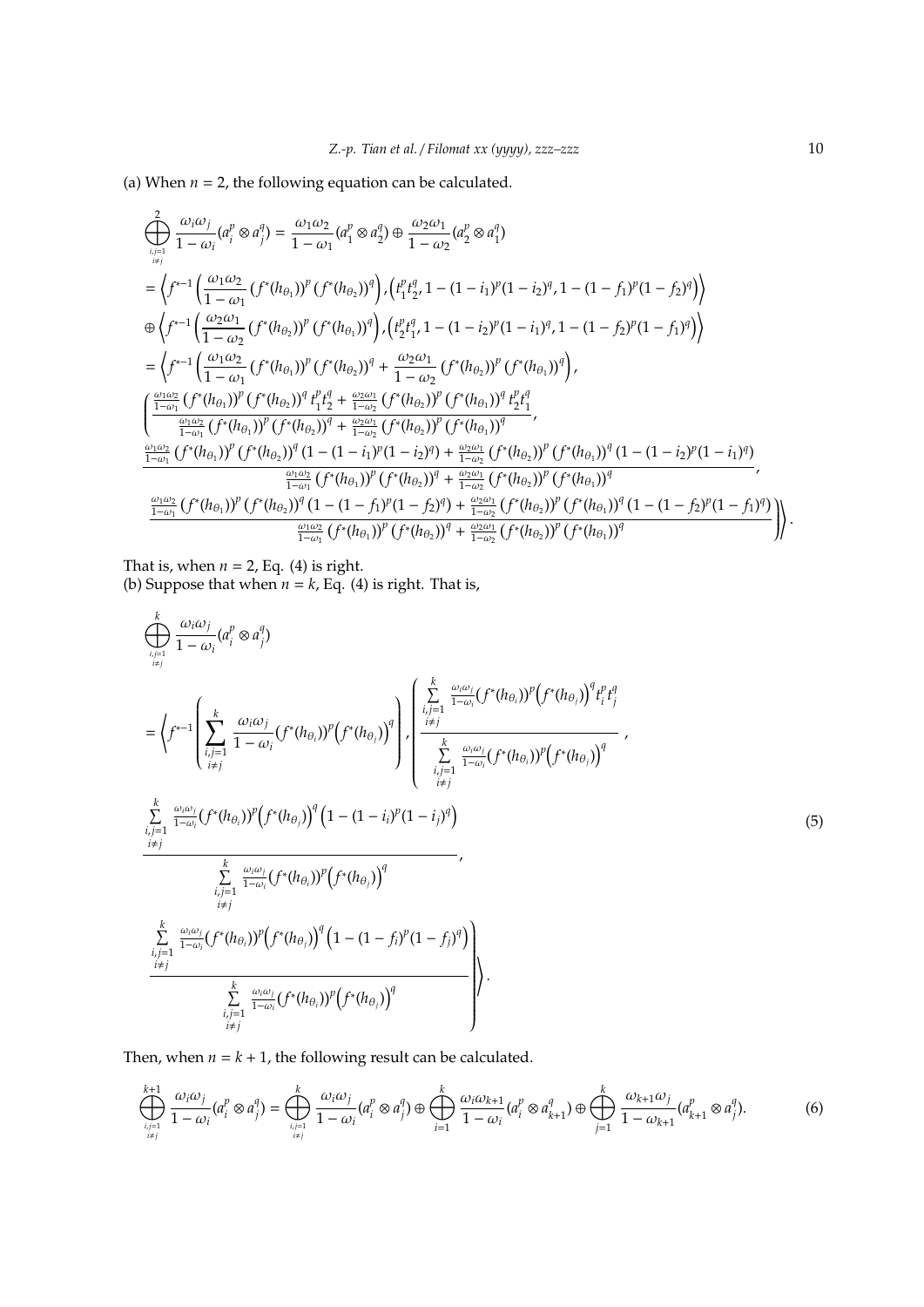Firstly, the following equation need to be proved.

$$
\begin{split}\n&\left(\sum_{i=1}^{k} \frac{\omega_{i}\omega_{k+1}}{1-\omega_{i}} (a_{i}^{p} \otimes a_{k+1}^{q})\right. \\
&=\left\langle f^{*-1} \left( \sum_{i=1}^{k} \frac{\omega_{i}\omega_{k+1}}{1-\omega_{i}} (f^{*}(h_{\theta_{i}}))^{p} (f^{*}(h_{\theta_{k+1}}))^{q} \right) \right\rangle \left\langle \frac{\sum_{i=1}^{k} \frac{\omega_{i}\omega_{k+1}}{1-\omega_{i}} (f^{*}(h_{\theta_{i}}))^{p} (f^{*}(h_{\theta_{k+1}}))^{q} t_{i}^{p} t_{k+1}^{q}}{k} \right. \\
&\left. \sum_{i=1}^{k} \frac{\omega_{i}\omega_{k+1}}{1-\omega_{i}} (f^{*}(h_{\theta_{i}}))^{p} (f^{*}(h_{\theta_{k+1}}))^{q} (1 - (1 - i_{i})^{p} (1 - i_{k+1})^{q}) \right. \\
&\left. \sum_{i=1}^{k} \frac{\omega_{i}\omega_{k+1}}{1-\omega_{i}} (f^{*}(h_{\theta_{i}}))^{p} (f^{*}(h_{\theta_{k+1}}))^{q} (1 - (1 - i_{i})^{p} (1 - i_{k+1})^{q}) \right. \\
&\left. \sum_{i=1}^{k} \frac{\omega_{i}\omega_{k+1}}{1-\omega_{i}} (f^{*}(h_{\theta_{i}}))^{p} (f^{*}(h_{\theta_{k+1}}))^{q} (1 - (1 - f_{i})^{p} (1 - f_{k+1})^{q}) \right) \right\rangle \\
&\left. \sum_{i=1}^{k} \frac{\omega_{i}\omega_{k+1}}{1-\omega_{i}} (f^{*}(h_{\theta_{i}}))^{p} (f^{*}(h_{\theta_{k+1}}))^{q} (1 - (1 - f_{i})^{p} (1 - f_{k+1})^{q}) \right) \right\rangle.\n\end{split}
$$

In the following, Eq. (7) will be proved by using the mathematical induction on *k*. (i) When  $k = 2$ , the following result can be calculated.

$$
\begin{split}\n&\bigoplus_{i=1}^{2} \frac{\omega_{i}\omega_{3}}{1-\omega_{i}} (a_{i}^{p} \otimes a_{3}^{q}) = \frac{\omega_{1}\omega_{3}}{1-\omega_{1}} (a_{1}^{p} \otimes a_{3}^{q}) \oplus \frac{\omega_{2}\omega_{3}}{1-\omega_{2}} (a_{2}^{p} \otimes a_{3}^{q}) \\
&= \left\langle f^{*-1} \left( \frac{\omega_{1}\omega_{3}}{1-\omega_{1}} (f^{*}(h_{\theta_{1}}))^{p} (f^{*}(h_{\theta_{3}}))^{q} \right), \left( t_{1}^{p} t_{3}^{q}, 1 - (1 - i_{1})^{p} (1 - i_{3})^{q}, 1 - (1 - f_{1})^{p} (1 - f_{3})^{q} \right) \right\rangle \\
&\oplus \left\langle f^{*-1} \left( \frac{\omega_{2}\omega_{3}}{1-\omega_{2}} (f^{*}(h_{\theta_{2}}))^{p} (f^{*}(h_{\theta_{3}}))^{q} \right), \left( t_{2}^{p} t_{3}^{q}, 1 - (1 - i_{2})^{p} (1 - i_{3})^{q}, 1 - (1 - f_{2})^{p} (1 - f_{3})^{q} \right) \right\rangle \\
&= \left\langle f^{*-1} \left( \frac{\omega_{1}\omega_{3}}{1-\omega_{1}} (f^{*}(h_{\theta_{1}}))^{p} (f^{*}(h_{\theta_{3}}))^{q} + \frac{\omega_{2}\omega_{3}}{1-\omega_{2}} (f^{*}(h_{\theta_{2}}))^{p} (f^{*}(h_{\theta_{3}}))^{q} \right), \\
&\left( \frac{\frac{\omega_{1}\omega_{3}}{1-\omega_{1}} (f^{*}(h_{\theta_{1}}))^{p} (f^{*}(h_{\theta_{3}}))^{q} t_{1}^{p} t_{3}^{q} + \frac{\omega_{2}\omega_{3}}{1-\omega_{2}} (f^{*}(h_{\theta_{2}}))^{p} (f^{*}(h_{\theta_{3}}))^{q} t_{2}^{p} t_{3}^{q}}{1 - \omega_{1}} \right. \\
&\left. \frac{\omega_{1}\omega_{3}}{1-\omega_{1}} (f^{*}(h_{\theta_{1}}))^{p} (f^{*}(h_{\theta_{3}}))^{q} + \frac{\omega_{2}\omega_{3}}{1-\omega_{2}} (f^{*}(h_{\theta_{2
$$

That is, when  $k = 2$ , Eq. (7) is right. (ii) Suppose that when  $k = l$ , Eq. (7) is right. That is,

$$
\sum_{i=1}^{l} \frac{\omega_{i}\omega_{l+1}}{1-\omega_{i}} (a_{i}^{p} \otimes a_{l+1}^{q}) = \left\langle f^{*-1} \left( \sum_{i=1}^{l} \frac{\omega_{i}\omega_{l+1}}{1-\omega_{i}} (f^{*}(h_{\theta_{i}}))^{p} (f^{*}(h_{\theta_{i+1}}))^{q} \right) \right\rangle \left\langle \frac{\sum_{i=1}^{l} \frac{\omega_{i}\omega_{l+1}}{1-\omega_{i}} (f^{*}(h_{\theta_{i}}))^{p} (f^{*}(h_{\theta_{i+1}}))^{q} t_{i}^{p} t_{l+1}^{q}}{\sum_{i=1}^{l} \frac{\omega_{i}\omega_{l+1}}{1-\omega_{i}} (f^{*}(h_{\theta_{i}}))^{p} (f^{*}(h_{\theta_{i+1}}))^{q}} \right\rangle \right\rangle
$$
\n
$$
\frac{\sum_{i=1}^{l} \frac{\omega_{i}\omega_{l+1}}{1-\omega_{i}} (f^{*}(h_{\theta_{i}}))^{p} (f^{*}(h_{\theta_{i+1}}))^{q}}{\sum_{i=1}^{l} \frac{\omega_{i}\omega_{l+1}}{1-\omega_{i}} (f^{*}(h_{\theta_{i}}))^{p} (f^{*}(h_{\theta_{i+1}}))^{q}} \right\rangle}{\sum_{i=1}^{l} \frac{\omega_{i}\omega_{l+1}}{1-\omega_{i}} (f^{*}(h_{\theta_{i}}))^{p} (f^{*}(h_{\theta_{i+1}}))^{q}} \right\rangle}
$$

.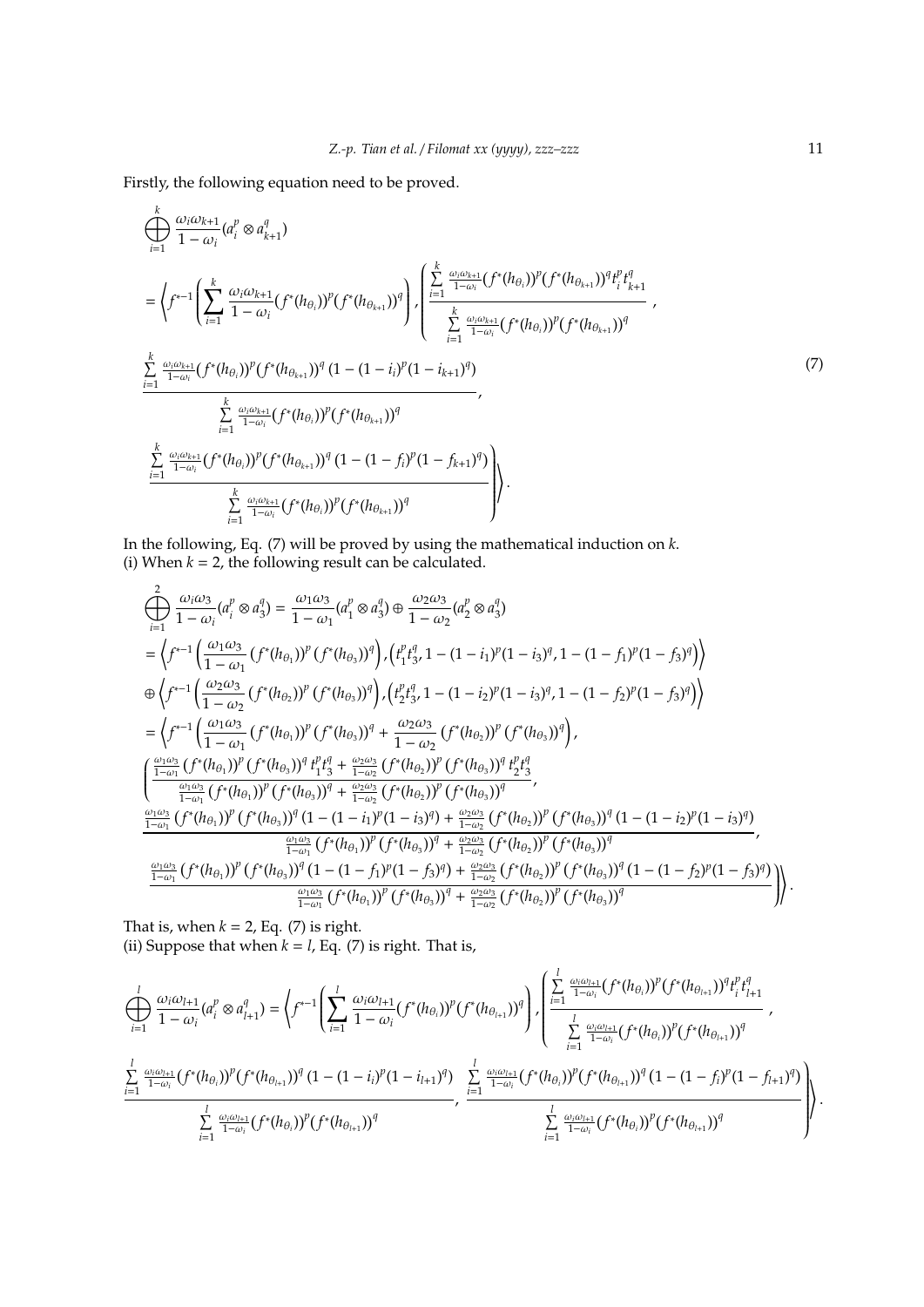Then, when  $k = l + 1$ , the following result can be calculated.

$$
\begin{split}\n&\sum_{i=1}^{l+1} \frac{\omega_{i}\omega_{l+2}}{1-\omega_{i}}(a_{i}^{p} \otimes a_{l+2}^{q}) \\
&= \bigg( \int_{i=1}^{l} \frac{\omega_{i}\omega_{l+2}}{1-\omega_{i}}(a_{i}^{p} \otimes a_{l+2}^{q}) \oplus \frac{\omega_{l+1}\omega_{l+2}}{1-\omega_{l+1}}(a_{l+1}^{p} \otimes a_{l+2}^{q}) \\
&= \left( f^{*-1} \Bigg( \sum_{i=1}^{l} \frac{\omega_{i}\omega_{l+2}}{1-\omega_{i}} (f^{*}(h_{\theta_{i}}))^{p} (f^{*}(h_{\theta_{i+2}}))^{q} \Bigg) \cdot \begin{cases} \sum_{i=1}^{l} \frac{\omega_{i}\omega_{l+2}}{1-\omega_{i}} (f^{*}(h_{\theta_{i}}))^{p} (f^{*}(h_{\theta_{i+2}}))^{q} f^{p} f^{q} \\
&\sum_{i=1}^{l} \frac{\omega_{i}\omega_{l+2}}{1-\omega_{i}} (f^{*}(h_{\theta_{i}}))^{p} (f^{*}(h_{\theta_{i+2}}))^{q} \end{cases} , \\
&\sum_{i=1}^{l} \frac{\omega_{i}\omega_{l+2}}{1-\omega_{i}} (f^{*}(h_{\theta_{i}}))^{p} (f^{*}(h_{\theta_{i+2}}))^{q} (1 - (1 - i_{i})^{p} (1 - i_{l+2})^{q}) \\
&\sum_{i=1}^{l} \frac{\omega_{i}\omega_{l+2}}{1-\omega_{i}} (f^{*}(h_{\theta_{i}}))^{p} (f^{*}(h_{\theta_{i+2}}))^{q} \\
&\sum_{i=1}^{l} \frac{\omega_{i}\omega_{l+2}}{1-\omega_{i}} (f^{*}(h_{\theta_{i}}))^{p} (f^{*}(h_{\theta_{i+2}}))^{q} (1 - (1 - f_{i})^{p} (1 - f_{i+2})^{q}) \\
&\sum_{i=1}^{l} \frac{\omega_{i}\omega_{l+2}}{1-\omega_{i}} (f^{*}(h_{\theta_{i}}))^{p} (f^{*}(h_{\theta_{i+2}}))^{q} \Bigg) \cdot \left( \int_{i_{i+1}^{p} f^{q} + 2}^{1} (1 - (1 - i_{i+1})^{p}
$$

That is, when  $k = l + 1$ , Eq. (7) is right. (iii) So, for all , Eq. (7) is right.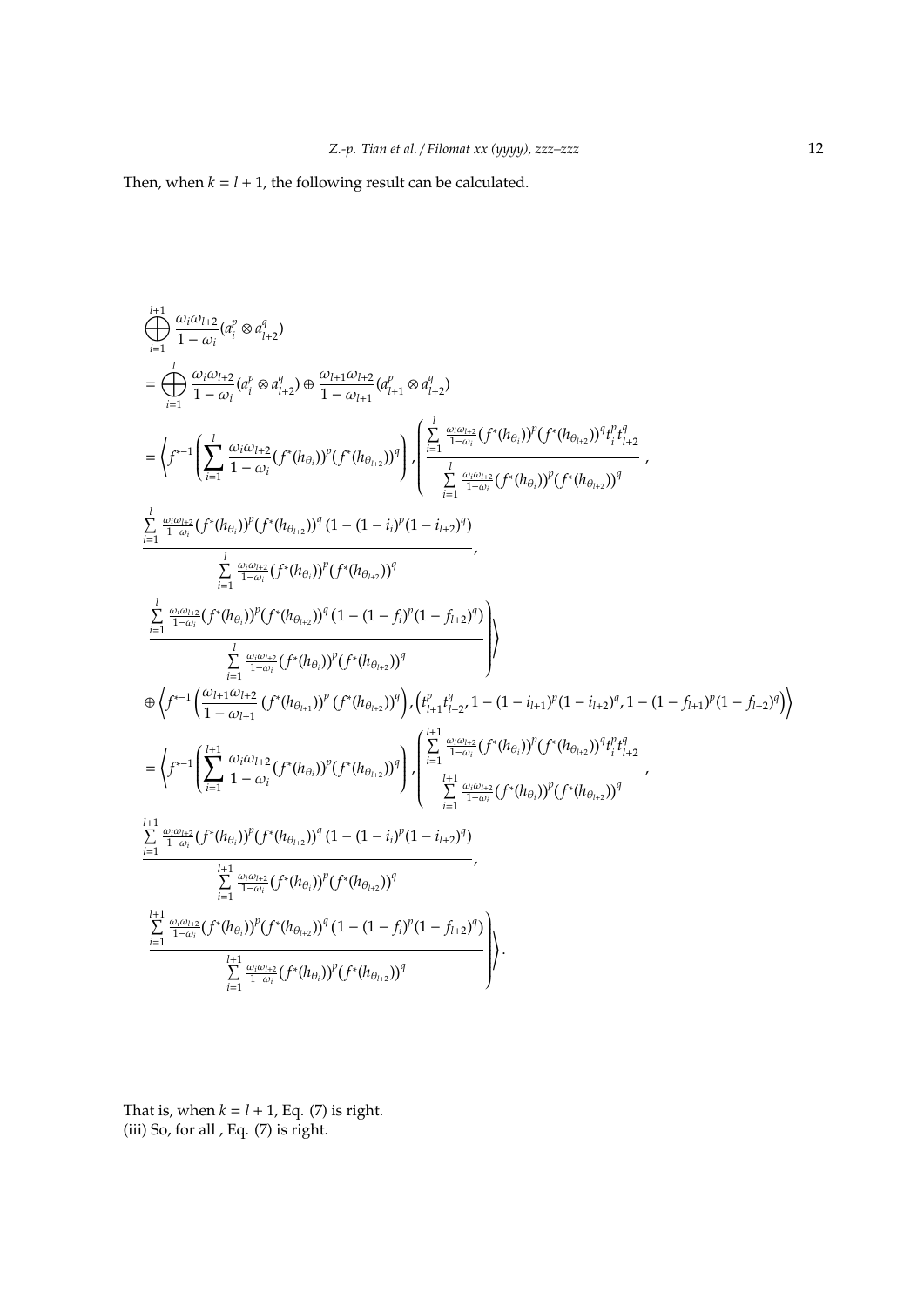Similarly, the following equation can be proved.

$$
\oint_{j=1}^{k} \frac{\omega_{k+1}\omega_{j}}{1 - \omega_{k+1}} \left( a_{k+1}^{p} \otimes a_{j}^{q} \right)
$$
\n
$$
= \left\langle f^{*-1} \left( \sum_{j=1}^{k} \frac{\omega_{k+1}\omega_{j}}{1 - \omega_{k+1}} (f^{*}(h_{\theta_{k+1}}))^{p} \left( f^{*}(h_{\theta_{j}}) \right)^{q} \right) \right\rangle \left\langle \frac{\sum_{j=1}^{k} \frac{\omega_{k+1}\omega_{j}}{1 - \omega_{k+1}} (f^{*}(h_{\theta_{k+1}}))^{p} \left( f^{*}(h_{\theta_{j}}) \right)^{q} t_{k+1}^{p} t_{j}^{q}}{\sum_{j=1}^{k} \frac{\omega_{k+1}\omega_{j}}{1 - \omega_{k+1}} (f^{*}(h_{\theta_{k+1}}))^{p} \left( f^{*}(h_{\theta_{j}}) \right)^{q}} \right\rangle
$$
\n
$$
\frac{\sum_{j=1}^{k} \frac{\omega_{k+1}\omega_{j}}{1 - \omega_{k+1}} (f^{*}(h_{\theta_{k+1}}))^{p} \left( f^{*}(h_{\theta_{j}}) \right)^{q} \left( 1 - (1 - i_{k+1})^{p} (1 - i_{j})^{q} \right)}{\sum_{j=1}^{k} \frac{\omega_{k+1}\omega_{j}}{1 - \omega_{k+1}} (f^{*}(h_{\theta_{k+1}}))^{p} \left( f^{*}(h_{\theta_{j}}) \right)^{q}} \right\rangle,
$$
\n
$$
\frac{\sum_{j=1}^{k} \frac{\omega_{k+1}\omega_{j}}{1 - \omega_{k+1}} (f^{*}(h_{\theta_{k+1}}))^{p} \left( f^{*}(h_{\theta_{j}}) \right)^{q} \left( 1 - (1 - f_{k+1})^{p} (1 - f_{j})^{q} \right)}{\sum_{j=1}^{k} \frac{\omega_{k+1}\omega_{j}}{1 - \omega_{k+1}} (f^{*}(h_{\theta_{k+1}}))^{p} \left( f^{*}(h_{\theta_{j}}) \right)^{q}}
$$
\n
$$
\left\langle f^{*}(h_{\theta_{j}}) \right\rangle.
$$
\n
$$
(8)
$$

So, by using Eqs. (5), (7) and (8), Eq. (6) can be transformed as

$$
\begin{split}\n&\sum_{\substack{i,j=1\\i\neq j}}^{k+1} \frac{\omega_i \omega_j}{1-\omega_i} \left( a_i^p \otimes a_j^q \right) \\
&= \bigoplus_{\substack{i,j=1\\i\neq j}}^k \frac{\omega_i \omega_j}{1-\omega_i} \left( a_i^p \otimes a_j^q \right) \oplus \bigoplus_{i=1}^k \frac{\omega_i \omega_{k+1}}{1-\omega_i} \left( a_i^p \otimes a_{k+1}^q \right) \oplus \bigoplus_{j=1}^k \frac{\omega_{k+1} \omega_j}{1-\omega_{k+1}} \left( a_{k+1}^p \otimes a_j^q \right) \\
&= \left\langle f^{*-1} \left( \sum_{\substack{i,j=1\\i\neq j}}^{k+1} \frac{\omega_i \omega_j}{1-\omega_i} (f^*(h_{\theta_i}))^p \left( f^*(h_{\theta_j}) \right)^q \right) \right| \left. \begin{cases}\n\sum_{\substack{i,j=1\\i,j=1}}^{k+1} \frac{\omega_i \omega_j}{1-\omega_i} (f^*(h_{\theta_i}))^p \left( f^*(h_{\theta_j}) \right)^q f^*_{i} f^*_{j} \\
&\sum_{\substack{i,j=1\\i\neq j}}^{k+1} \frac{\omega_i \omega_j}{1-\omega_i} (f^*(h_{\theta_i}))^p \left( f^*(h_{\theta_j}) \right)^q \left( 1 - (1-i_i)^p (1-i_j)^q \right) \\
&\sum_{\substack{i,j=1\\i\neq j}}^{k+1} \frac{\omega_i \omega_j}{1-\omega_i} (f^*(h_{\theta_i}))^p \left( f^*(h_{\theta_j}) \right)^q \left( 1 - (1-f_i)^p (1-f_j)^q \right) \\
&\sum_{\substack{i,j=1\\i\neq j}}^{k+1} \frac{\omega_i \omega_j}{1-\omega_i} (f^*(h_{\theta_i}))^p \left( f^*(h_{\theta_j}) \right)^q \left( 1 - (1-f_i)^p (1-f_j)^q \right) \\
&\sum_{\substack{i,j=1\\i\neq j}}^{k+1} \frac{\omega_i \omega_j}{1-\omega_i} (f^*(h_{\theta_i}))^p \left( f^*(h_{\theta_j}) \right)^q\n\end{cases}.\n\end{split}
$$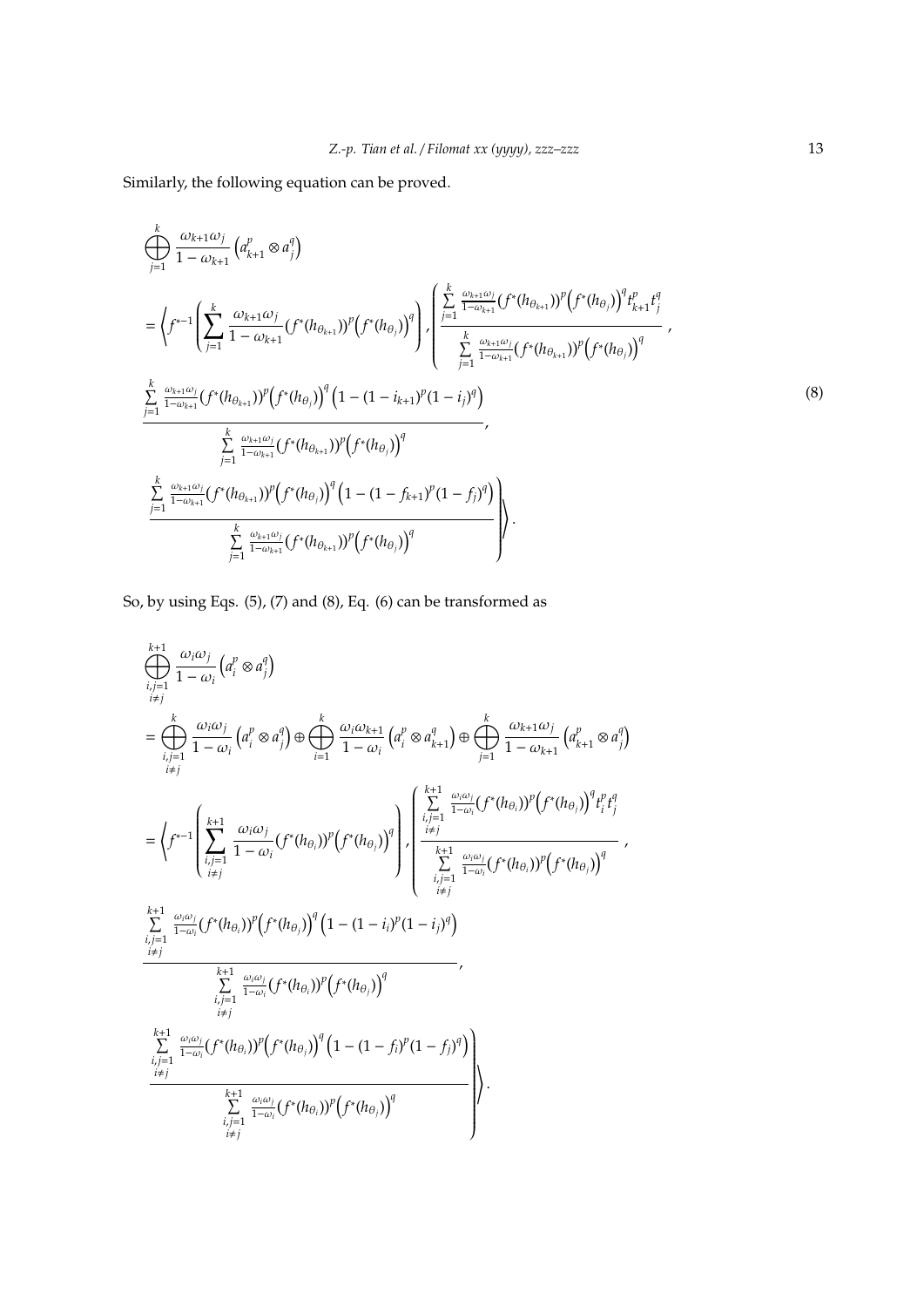So, when  $n = k + 1$ , Eq. (4) is right. Thus, Eq. (4) is right for all *n*. (2) Then, By using Eq.  $(4)$ , Eq.  $(3)$  can be proved right.

$$
SNLNWB_{\omega}^{p,q}(a_{1}, a_{2}, \cdots, a_{n}) = \left(\bigoplus_{\substack{i,j=1 \ i \neq j}}^{n} \frac{\omega_{i}\omega_{j}}{1-\omega_{i}} \left(a_{i}^{p} \otimes a_{j}^{q}\right)\right)^{\frac{1}{p+q}}
$$
\n
$$
= \left\langle f^{*-1} \left( \left(\sum_{\substack{i,j=1 \ i \neq j}}^{n} \frac{\omega_{i}\omega_{j}}{1-\omega_{i}} (f^{*}(h_{\theta_{i}}))^{p} \left(f^{*}(h_{\theta_{j}})\right)^{q} \right)^{\frac{1}{p+q}} \right) \cdot \left(\left(\sum_{\substack{i,j=1 \ i \neq j}}^{n} \frac{\omega_{i}\omega_{i}}{1-\omega_{i}} (f^{*}(h_{\theta_{i}}))^{p} \left(f^{*}(h_{\theta_{j}})\right)^{q} \right)^{\frac{1}{p+q}} \right)^{\frac{1}{p+q}}
$$
\n
$$
1 - \left(1 - \frac{\sum_{\substack{i,j=1 \ i \neq j}}^{n} \frac{\omega_{i}\omega_{i}}{1-\omega_{i}} (f^{*}(h_{\theta_{i}}))^{p} \left(f^{*}(h_{\theta_{j}})\right)^{q} \left(1 - (1-i_{i})^{p} (1-i_{j})^{q}\right) \right)^{\frac{1}{p+q}}
$$
\n
$$
1 - \left(1 - \frac{\sum_{\substack{i,j=1 \ i \neq j}}^{n} \frac{\omega_{i}\omega_{i}}{1-\omega_{i}} (f^{*}(h_{\theta_{i}}))^{p} \left(f^{*}(h_{\theta_{j}})\right)^{q} \left(1 - (1-f_{i})^{p} (1-i_{j})^{q}\right)\right)^{\frac{1}{p+q}}
$$
\n
$$
1 - \left(1 - \frac{\sum_{\substack{i,j=1 \ i \neq j}}^{n} \frac{\omega_{i}\omega_{i}}{1-\omega_{i}} (f^{*}(h_{\theta_{i}}))^{p} \left(f^{*}(h_{\theta_{j}})\right)^{q} \left(1 - (1-f_{i})^{p} (1-f_{j})^{q}\right)\right)^{\frac{1}{p+q}}
$$
\n
$$
1 - \left(1 - \frac{\sum_{\substack{i,j=1 \ i \neq j}}^{n} \frac{\omega_{i}\omega_{i}}{1-\omega_{i}} (f^{
$$

The traditional NWBM operator has the properties of reducibility, commutativity, idempotency, monotonicity and boundedness. In the following, that the SNLNWBM operator satisfies those properties will be proved.

**Theorem 3** (reducibility). Let  $\omega = (\frac{1}{n}, \frac{1}{n}, \cdots, \frac{1}{n})$ . Then  $SNLNWB_{\omega}^{p,q}(a_1, a_2, \cdots, a_n) = SNLB^{p,q}(a_1, a_2, \cdots, a_n)$ .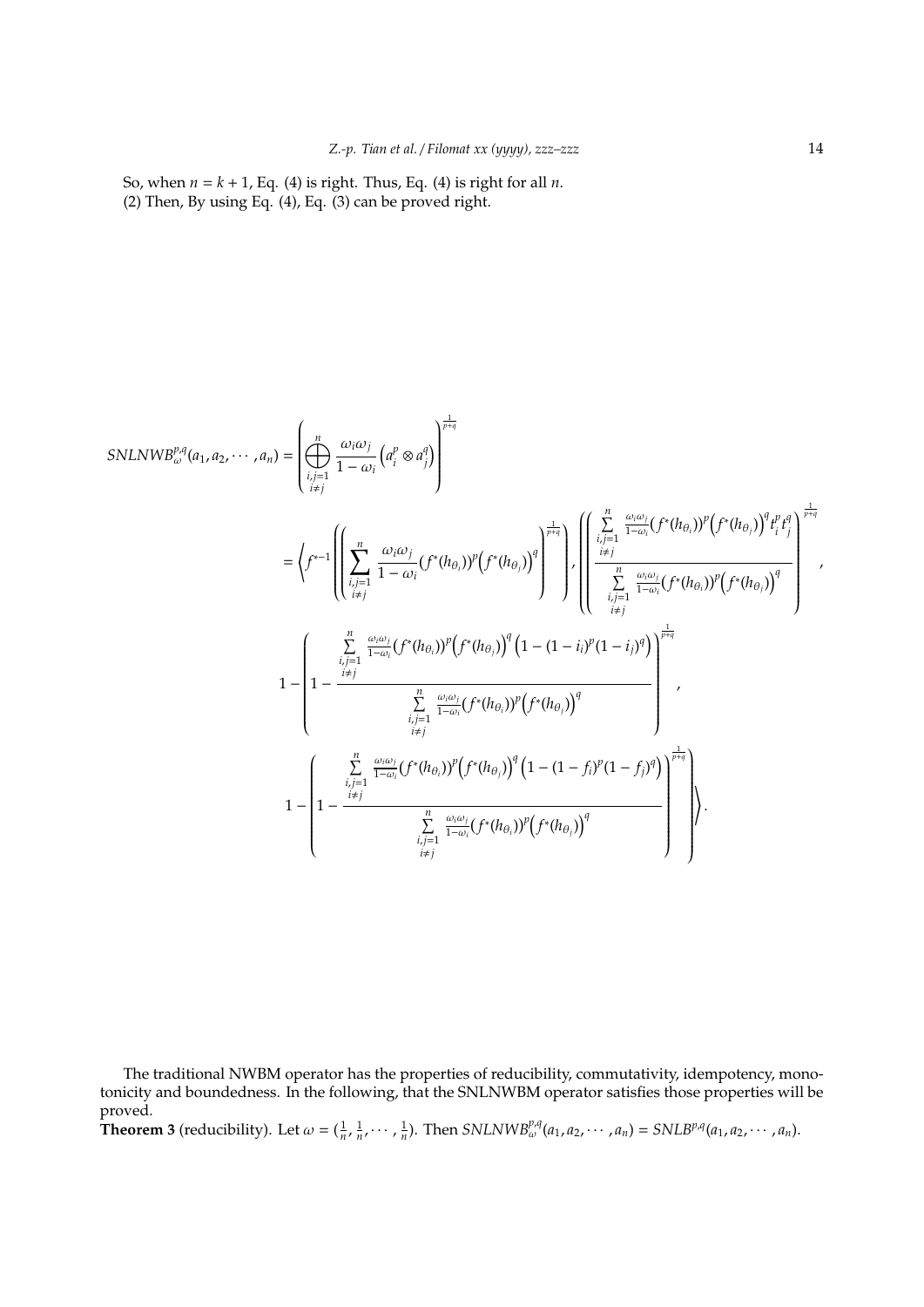**Proof.** Since  $\omega = (\frac{1}{n}, \frac{1}{n}, \cdots, \frac{1}{n})$ , according to Eq. (2), the following equation can be obtained.

$$
SNLNWB_{\omega}^{p,q}(a_1, a_2, \cdots, a_n) = \left(\bigoplus_{\substack{i,j=1 \ i \neq j}}^n \frac{\omega_i \omega_j}{1 - \omega_i} \left(a_i^p \otimes a_j^q\right)\right)^{\frac{1}{p+q}}
$$

$$
= \left(\bigoplus_{\substack{i,j=1 \ i \neq j}}^n \frac{\frac{1}{n^2}}{1 - \frac{1}{n}} \left(a_i^p \otimes a_j^q\right)\right)^{\frac{1}{p+q}}
$$

$$
= \left(\bigoplus_{\substack{i,j=1 \ i \neq j}}^n \frac{1}{n(n-1)} \left(a_i^p \otimes a_j^q\right)\right)^{\frac{1}{p+q}}
$$

$$
= \left(\frac{1}{n(n-1)} \bigoplus_{\substack{i,j=1 \ i \neq j}}^n \left(a_i^p \otimes a_j^q\right)\right)^{\frac{1}{p+q}}
$$

$$
= SNL B^{p,q}(a_1, a_2, \cdots, a_n).
$$

**Theorem 4** (commutativity). Let  $(a'_1)$  $\int_{1}^{1} a_{2}^{q} \cdots a_{n}^{q}$  be any permutation of  $(a_{1}, a_{2}, \cdots, a_{n})$ . If  $p = q$ , then  $SNLNWB<sub>\omega</sub><sup>p,q</sup>(a'_1)$  $A'_1, a'_2, \cdots, a'_n$  = *SNLNWB*<sup> $\hat{p}, q$ </sup> $(a_1, a_2, \cdots, a_n)$ . **Proof.** Since  $\overline{(a'_1)}$  $\int_1^r a'_2, \dots, a'_n$  is any permutation of  $(a_1, a_2, \dots, a_n)$ , according to Eq. (7) in Theorem 1, the following equation can be obtained.

$$
\left(\bigoplus_{\substack{i,j=1 \ i\neq j}}^n \frac{\omega_i \omega_j}{1-\omega_i} \left((a'_i)^p \otimes (a'_j)^p\right)\right)^{\frac{1}{2p}} = \left(\bigoplus_{\substack{i,j=1 \ i\neq j}}^n \frac{\omega_i \omega_j}{1-\omega_i} \left(a''_i \otimes a''_j\right)\right)^{\frac{1}{2p}} \n\Rightarrow \left(\bigoplus_{\substack{i,j=1 \ i\neq j}}^n \frac{\omega_i \omega_j}{1-\omega_i} \left((a'_i \otimes a'_j)^p\right)\right)^{\frac{1}{2p}} = \left(\bigoplus_{\substack{i,j=1 \ i\neq j}}^n \frac{\omega_i \omega_j}{1-\omega_i} \left((a_i \otimes a_j)^p\right)\right)^{\frac{1}{2p}}.
$$

Thus,  $SNLNWB_{\omega}^{p,q}(a^{\prime})$  $\alpha'_{1}, a'_{2}, \cdots, a'_{n}$  = *SNLNWB*<sup>p,q</sup><sub>ω</sub> $(a_{1}, a_{2}, \cdots, a_{n})$ . **Theorem 5** (idempotency). Let  $a_i = a$  ( $i = 1, 2, \cdots, n$ ). Then *SNLNWB*<sup>*p*,*q*</sup><sub>( $a_1, a_2, \cdots, a_n$ ) = *a*.</sub>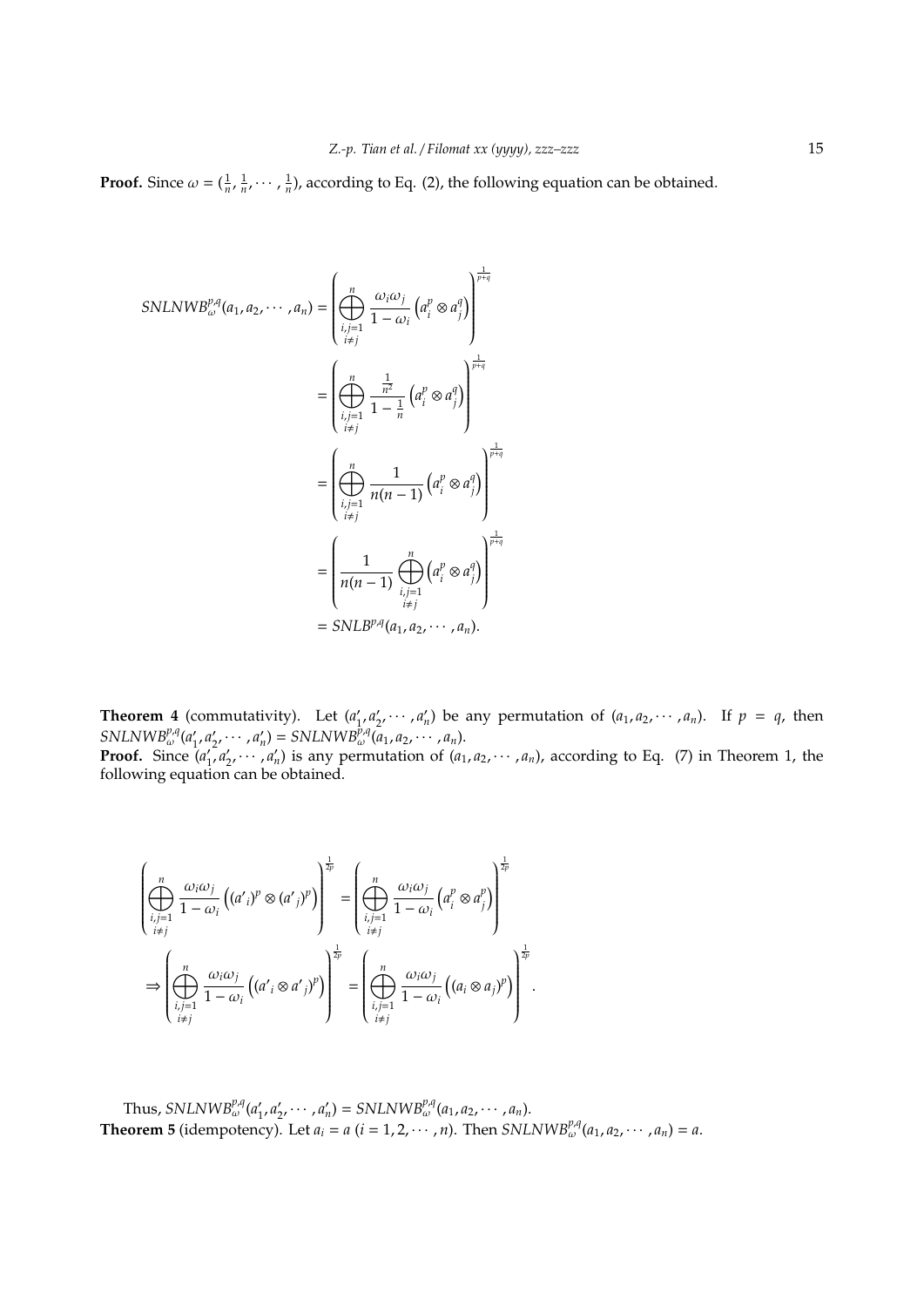**Proof.** Since  $a_i = a$  for all *i*, according to Eq. (8) in Theorem 1, the following equation can be obtained.

$$
\text{SNLNWB}_{\omega}^{p,q}(a_1, a_2, \cdots, a_n) = \left(\bigoplus_{\substack{i,j=1 \ i \neq j}}^n \frac{\omega_i \omega_j}{1 - \omega_i} \left(a_i^p \otimes a_j^q\right)\right)^{\frac{1}{p+q}} \n= \left(\bigoplus_{\substack{i,j=1 \ i \neq j}}^n \frac{\omega_i \omega_j}{1 - \omega_i} a^{p+q}\right)^{\frac{1}{p+q}} \n= a \left(\bigoplus_{\substack{i,j=1 \ i \neq j}}^n \frac{\omega_i \omega_j}{1 - \omega_i}\right)^{\frac{1}{p+q}} = a.
$$

**Theorem 6** (monotonicity). Let  $a_i = \langle h_{a_i}, (t_{a_i}, i_{a_i}, f_{a_i}) \rangle$   $(i = 1, 2, \cdots, n)$  and  $b_i = \langle h_{b_i}, (t_{b_i}, i_{b_i}, f_{b_i}) \rangle$  be two collections of SNLNs. If  $h_{a_i} \ge h_{b_i}$ ,  $t_{a_i} \ge t_{b_i}$ ,  $i_{a_i} \le i_{b_i}$  and  $f_{a_i} \le f_{b_i}$  for all *i*, then SNLNWB<sup>p,*a*</sup>( $a_1, a_2, \dots, a_n$ )  $\ge$  $SNLNWB^{p,q}_{\omega}(b_1, b_2, \cdots, b_n).$ **Proof.**

(1) For linguistic term part

Since  $h_{a_i} \geq h_{b_i}$  for all *i*, and both  $f^*$  and  $f^{*-1}$  are strictly monotonically increasing and continuous functions, then the following inequalities can be obtained.

$$
(f^{*}(h_{a_{i}}))^{p} \geq (f^{*}(h_{b_{i}}))^{p} \text{ and } (f^{*}(h_{a_{j}}))^{q} \geq (f^{*}(h_{b_{j}}))^{q}
$$
  
\n
$$
\Rightarrow (f^{*}(h_{a_{i}}))^{p}(f^{*}(h_{a_{j}}))^{q} \geq (f^{*}(h_{b_{i}}))^{p}(f^{*}(h_{b_{j}}))^{q}
$$
  
\n
$$
\Rightarrow \frac{\omega_{i}\omega_{j}}{1-\omega_{i}}(f^{*}(h_{a_{i}}))^{p}(f^{*}(h_{a_{j}}))^{q} \geq \frac{\omega_{i}\omega_{j}}{1-\omega_{i}}(f^{*}(h_{b_{i}}))^{p}(f^{*}(h_{b_{j}}))^{q}
$$
  
\n
$$
\Rightarrow \sum_{\substack{i,j=1 \ i \neq j}}^{n} \frac{\omega_{i}\omega_{j}}{1-\omega_{i}}(f^{*}(h_{a_{i}}))^{p}(f^{*}(h_{a_{j}}))^{q} \geq \sum_{\substack{i,j=1 \ i \neq j}}^{n} \frac{\omega_{i}\omega_{j}}{1-\omega_{i}}(f^{*}(h_{b_{i}}))^{p}(f^{*}(h_{b_{j}}))^{q}
$$
  
\n
$$
\Rightarrow \left(\sum_{\substack{i,j=1 \ i \neq j}}^{n} \frac{\omega_{i}\omega_{j}}{1-\omega_{i}}(f^{*}(h_{a_{i}}))^{p}(f^{*}(h_{a_{j}}))^{q}\right)^{\frac{1}{p+q}} \geq \left(\sum_{\substack{i,j=1 \ i \neq j}}^{n} \frac{\omega_{i}\omega_{j}}{1-\omega_{i}}(f^{*}(h_{b_{i}}))^{p}(f^{*}(h_{b_{j}}))^{q}\right)^{\frac{1}{p+q}}
$$
  
\n
$$
\Rightarrow f^{*-1}\left(\left(\sum_{\substack{i,j=1 \ i \neq j}}^{n} \frac{\omega_{i}\omega_{j}}{1-\omega_{i}}(f^{*}(h_{a_{i}}))^{p}(f^{*}(h_{a_{j}}))^{q}\right)^{\frac{1}{p+q}}\right) \geq f^{*-1}\left(\left(\sum_{\substack{i,j=1 \ i \neq j}}^{n} \frac{\omega_{i}\omega_{j}}{1-\omega_{i}}(f^{*}(h_{b_{i}}))^{p}(f^{*}(h_{b_{j}}))^{q}\right)^{\frac
$$

(2) For truth-membership part, indeterminacy-membership part and falsity-membership part, they can be proved by using the mathematical induction on *n*.

$$
\left(\frac{\sum\limits_{\substack{i,j=1\\i\neq j}}^{n}\frac{\omega_i\omega_j}{1-\omega_i}(f^*(h_{a_i}))^p\left(f^*(h_{a_j})\right)^q t_{a_i}^p t_{a_j}^q\right)^{\frac{1}{q+p}}}{\sum\limits_{\substack{i,j=1\\i\neq j}}^{n}\frac{\omega_i\omega_j}{1-\omega_i}(f^*(h_{b_i}))^p\left(f^*(h_{a_j})\right)^q} \ge \left(\frac{\sum\limits_{\substack{i,j=1\\i\neq j}}^{n}\frac{\omega_i\omega_j}{1-\omega_i}(f^*(h_{b_i}))^p\left(f^*(h_{b_j})\right)^q t_{b_i}^p t_{b_j}^q}{\sum\limits_{\substack{i,j=1\\i\neq j}}^{n}\frac{\omega_i\omega_j}{1-\omega_i}(f^*(h_{b_i}))^p\left(f^*(h_{b_j})\right)^q}\right)^{\frac{1}{q+p}}
$$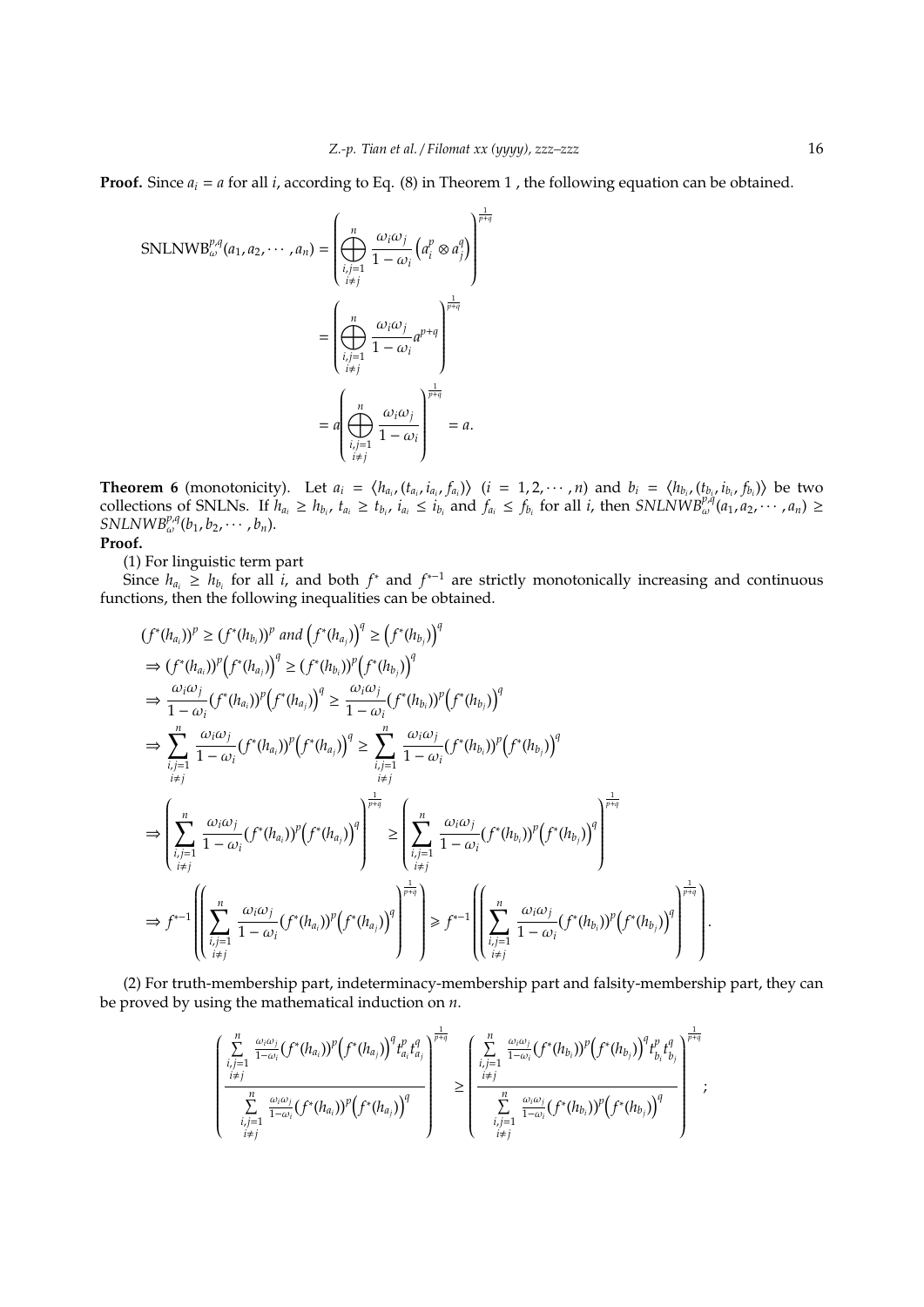$$
1 - \left( \frac{\sum_{\substack{i,j=1 \ i \neq j}}^{n} \frac{\omega_i \omega_j}{1 - \omega_i} (f^*(h_{a_i}))^p (f^*(h_{a_j}))^q (1 - (1 - i_{a_i})^p (1 - i_{a_j})^q)}{\sum_{\substack{i,j=1 \ i \neq j}}^{n} \frac{\omega_i \omega_j}{1 - \omega_i} (f^*(h_{a_i}))^p (f^*(h_{a_j}))^q} \right)^{\frac{1}{p+q}} \leq
$$
  

$$
1 - \left( \frac{\sum_{\substack{i,j=1 \ i \neq j}}^{n} \frac{\omega_i \omega_j}{1 - \omega_i} (f^*(h_{b_i}))^p (f^*(h_{b_j}))^q (1 - (1 - i_{b_i})^p (1 - i_{b_j})^q)}{\sum_{\substack{i,j=1 \ i \neq j}}^{n} \frac{\omega_i \omega_j}{1 - \omega_i} (f^*(h_{b_i}))^p (f^*(h_{b_j}))^q} \right)^{\frac{1}{p+q}}
$$
  

$$
1 - \left( \frac{\sum_{\substack{i,j=1 \ i \neq j}}^{n} \frac{\omega_i \omega_j}{1 - \omega_i} (f^*(h_{a_i}))^p (f^*(h_{a_j}))^q (1 - (1 - f_{a_i})^p (1 - f_{a_j})^q)}{\sum_{\substack{i,j=1 \ i \neq j}}^{n} \frac{\omega_i \omega_j}{1 - \omega_i} (f^*(h_{b_i}))^p (f^*(h_{a_j}))^q} \right)^{\frac{1}{p+q}}
$$
  

$$
1 - \left( \frac{\sum_{\substack{i,j=1 \ i \neq j}}^{n} \frac{\omega_i \omega_j}{1 - \omega_i} (f^*(h_{b_j}))^p (f^*(h_{b_j}))^q (1 - (1 - f_{b_i})^p (1 - f_{b_j})^q)}{\sum_{\substack{i,j=1 \ i \neq j}}^{n} \frac{\omega_i \omega_j}{1 - \omega_i} (f^*(h_{b_i}))^p (f^*(h_{b_j}))^q} \right)^{\frac{1}{p+q}}
$$

(3) Comparing *SNLNWB*<sup>*pA</sup>*( $a_1, a_2, \cdots, a_n$ ) with *SNLNWB*<sup>*pA*</sup>( $b_1, b_2, \cdots, b_n$ )</sup> Let  $a = \langle h_a, (t_a, i_a, f_a) \rangle = \frac{\text{SNLNW}}{\text{B}} \frac{B^{\rho,q}}{a_1, a_2, \cdots, a_n}$  and  $b = \langle h_b, (t_b, i_b, f_b) \rangle = \text{SNLNW} \frac{B^{\rho,q}}{a_0} (b_1, b_2, \cdots, b_n)$ . Because  $h_a \geq h_b$ ,  $t_a \geq t_b$ ,  $i_a \leq i_b$  and  $f_a \leq f_b$ , then  $a \geq b$ .  $\text{Thus, } \text{SNLNWB}_{\omega}^{p,q}(a_1, a_2, \cdots, a_n) \geq \text{SNLNWB}_{\omega}^{p,q}(b_1, b_2, \cdots, b_n).$ 

**Theorem 7** (boundedness). Let  $a_i = \langle h_{a_i}, (t_{a_i}, i_{a_i}, f_{a_i}) \rangle$  (0, 1, 2,  $\cdots$  , n) be a collection of SNLNs, and  $a = \Big\langle \underset{i}{min} \{ h_{a_i} \}, \Big( \underset{i}{min} \{ t_{a_i} \}, \underset{i}{max} \{ i_{a_i} \}, \underset{i}{max} \{ f_{a_i} \} \Big) \Big\rangle, \ b = \Big\langle \underset{i}{max} \{ h_{a_i} \}, \Big( \underset{i}{max} \{ t_{a_i} \}, \underset{i}{min} \{ i_{a_i} \}, \underset{i}{min} \{ f_{a_i} \} \Big) \Big\rangle.$ Then  $a \leq SNLNWB_{\omega}^{p,q}(a_1, a_2, \cdots, a_n) \leq b$ .

*i*,*j*

**Proof.** Since  $h_{a_i} \geq min\{h_{a_i}\}\$ ,  $t_{a_i} \geq min\{t_{a_i}\}\$ ,  $i_{a_i} \leq max\{i_{a_i}\}\$  and  $f_{a_i} \leq max\{f_{a_i}\}\$ , then based on Theorem 5 and Theorem 6, the following inequality can be obtained.

$$
a = \text{SNLNWB}_{\omega}^{p,q}(a,a,\cdots,a) \leq \text{SNLNWB}_{\omega}^{p,q}(a_1,a_2,\cdots,a_n).
$$

Similarly, the following inequality can also be obtained.

$$
SNLNWB^{p,q}_{\omega}(a_1,a_2,\cdots,a_n) \leq SNLNWB^{p,q}_{\omega}(b,b,\cdots,b) = b.
$$

Thus,  $a \leq SNLNWB_{\omega}^{p,q}(a_1, a_2, \cdots, a_n) \leq b$ .

In the following, some special cases of the SNLNWBM operator will be discussed.

(1) If  $q = 0$ , then Eq. (3) reduces to the simplified neutrosophic linguistic generalized weighted average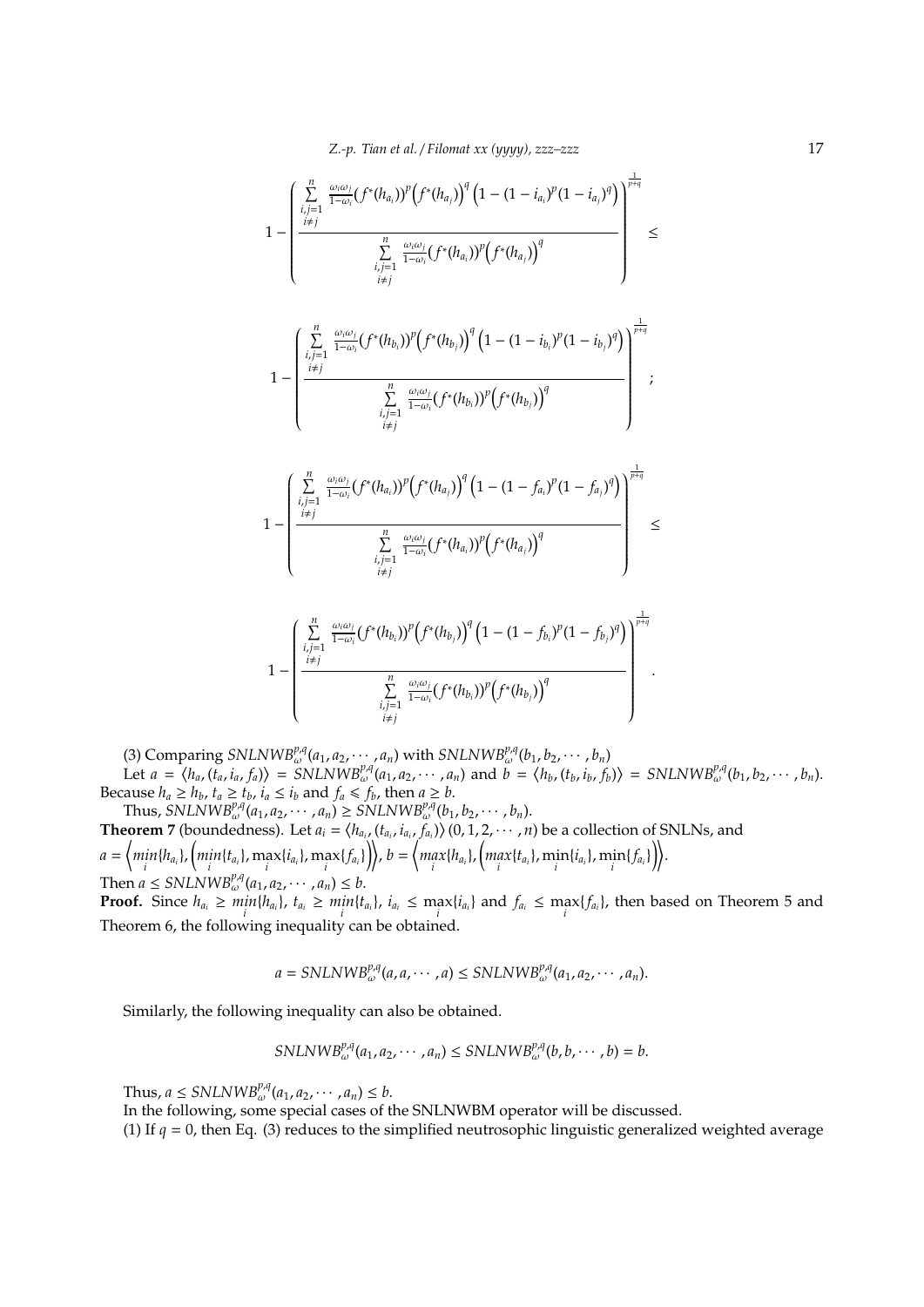(SNLGWA) operator as below.

SNLNWB<sup>p,0</sup><sub>ω</sub>(a<sub>1</sub>, a<sub>2</sub>, · · · , a<sub>n</sub>) = 
$$
\left(\bigoplus_{i=1}^{n} \omega_i a_i^p\right)^{\frac{1}{p}}
$$
  
\n=  $\left\langle f^{*-1}\left(\left(\sum_{i=1}^{n} \omega_i (f^*(h_{\theta_i}))^p\right)^{\frac{1}{p}}\right), \left(\left(\frac{\sum_{i,j=1}^{n} \omega_i (f^*(h_{\theta_i}))^p t_i^p}{\sum_{i=1}^{n} \omega_i (f^*(h_{\theta_i}))^p}\right)^{\frac{1}{p}}\right),$   
\n
$$
1 - \left(1 - \frac{\sum_{i=1}^{n} \omega_i (f^*(h_{\theta_i}))^p (1 - (1 - i_i)^p)}{\sum_{i=1}^{n} \omega_i (f^*(h_{\theta_i}))^p}\right)^{\frac{1}{p}}, 1 - \left(1 - \frac{\sum_{i=1}^{n} \omega_i (f^*(h_{\theta_i}))^p (1 - (1 - f_i)^p)}{\sum_{i=1}^{n} \omega_i (f^*(h_{\theta_i}))^p}\right)^{\frac{1}{p}}\right).
$$

(2) If  $p = 1$  and  $q = 0$ , then Eq. (3) reduces to the simplified neutrosophic linguistic weighted arithmetic average (SNLWAA) operator.

$$
SNLNWB1,0\omega(a1, a2, · · · , an) = \bigoplus_{i=1}^{n} \omega_i a_i
$$
  
=  $\left\langle f^{*-1}\left(\sum_{i=1}^{n} \omega_i f^*(h_{\theta_i})\right), \left(\frac{\sum_{i=1}^{n} \omega_i f^*(h_{\theta_i}) t_i}{\sum_{i=1}^{n} \omega_i f^*(h_{\theta_i})}, \frac{\sum_{i=1}^{n} \omega_i f^*(h_{\theta_i}) t_i}{\sum_{i=1}^{n} \omega_i f^*(h_{\theta_i})}, \frac{\sum_{i=1}^{n} \omega_i f^*(h_{\theta_i}) f_i}{\sum_{i=1}^{n} \omega_i f^*(h_{\theta_i})}\right)\right\rangle.$ 

(3) If  $p \to 0$  and  $q = 0$ , then Eq. (3) reduces to the simplified neutrosophic linguistic weighted geometric average (SNLWGA) operator.

$$
\begin{split} &\lim_{p\to 0} SNLNWB^{p,0}_{\omega}(a_1,a_2,\cdots,a_n) = \bigotimes_{i=1}^n a_i^{\omega_i} \\ &= \left\langle f^{*-1} \left( \prod_{i=1}^n \left( f^*(h_{\theta_i}) \right)^{\omega_i} \right), \left( \prod_{i=1}^n t_i^{\omega_i}, 1 - \prod_{i=1}^n \left( 1 - i_i \right)^{\omega_i}, \ 1 - \prod_{i=1}^n \left( 1 - f_i \right)^{\omega_i} \right) \right\rangle. \end{split}
$$

(4) If  $p \rightarrow +\infty$  and  $q = 0$ , then Eq. (3) reduces to the following form.

$$
\lim_{p \to +\infty} SNLNWB_{\omega}^{p,0}(a_1, a_2, \cdots, a_n)
$$
\n
$$
= \left\langle f^{*-1}\left(\max_i \{f^*(h_{\theta_i})\}\right), \left(\max_i \{t_i\}, \min_i \{i_i\}, \min_i \{f_i\}\right) \right\rangle.
$$

#### *4.3. MCDM approach based on SNLNWBM operator*

In this subsection, the SNLNWBM operator will be applied to solve MCDM problems with simplified neutrosophic linguistic information.

For MCDM problems with simplified neutrosophic linguistic information, let  $A = \{a_1, a_2, \dots, a_m\}$  be a discrete set consisting of *m* alternatives and let  $C = \{c_1, c_2, \dots, c_n\}$  be a set consisting of *n* criteria. Assume that the weight of criterion  $c_j$  ( $j = 1, 2, \cdots, n$ ) is  $\omega_j$ , where  $\omega_j \in [0, 1]$  and  $\sum_{j=1}^n \omega_j = 1$ . And the weight vector of criteria can be expressed as  $\omega = (\omega_1, \omega_2, \cdots, \omega_n)$ . Let  $B = [b_{ij}]_{m \times n} = [\langle h_{\theta_{ij}}, (t_{ij}, i_{ij}, f_{ij}) \rangle]_{m \times n}$  be the decision matrix, where  $\big\langle h_{\theta_{ij}} , \big(t_{ij},i_{ij},f_{ij}\big)\big\rangle$  takes the form of the SNLN and represents the assessment information of each alternative  $a_i$  ( $i = 1, 2, \cdots, m$ ) on criterion  $c_j$  ( $j = 1, 2, \cdots, n$ ) with respect to the linguistic term  $h_{\theta_{ij}}$ . Then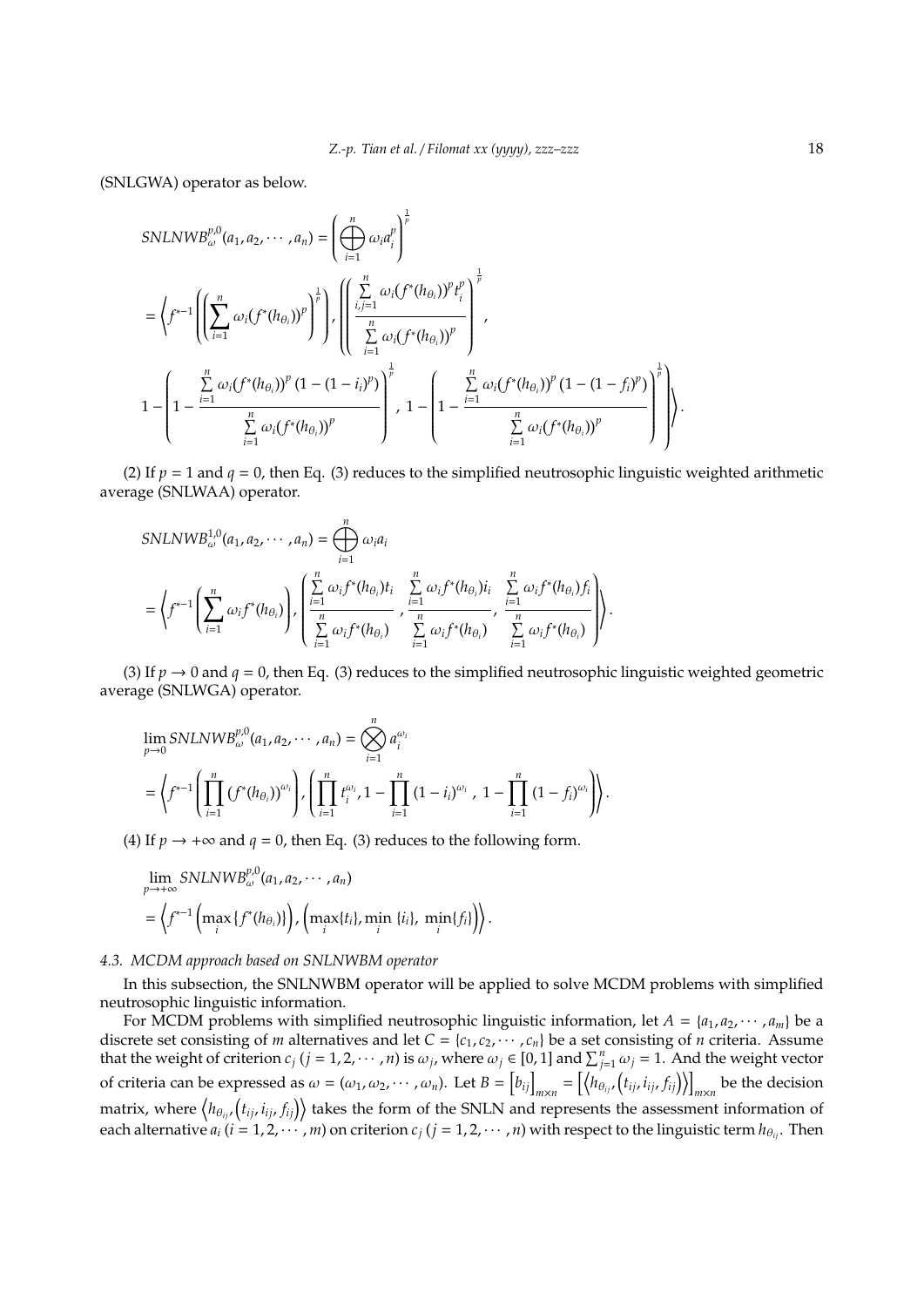the ranking of alternatives is required.

In a word, the main procedures of the above MCDM approach are listed as below.

**Step 1.** Normalize the decision matrix.

In general, there are two types of criterion called maximizing criteria and minimizing criteria. In order to uniform criterion types, minimizing criteria need to be transformed into maximizing criteria. Suppose the standardized matrix is expressed as  $R = \left[ r_{ij} \right]_{m \times n}$ . The original decision matrix  $B = \left[ b_{ij} \right]_{m \times n}$  can be converted to  $R = [r_{ij}]_{m \times n}$  by using the negation operator in Definition 6. For convenience, the normalized criterion values of  $a_i$   $(i = 1, 2, \cdots, m)$  with respect to  $c_j$   $(j = 1, 2, \cdots, n)$  are also expressed as  $\big\langle h_{\theta_{ij}}, (t_{ij}, i_{ij}, f_{ij}) \big\rangle$ . **Step 2.** Calculate the comprehensive evaluation values for each alternative.

Use Eq. (3) to calculate the comprehensive evaluation values, denoted by  $r_i$  ( $i = 1, 2, \cdots, m$ ) for each alternative *a<sup>i</sup>* .

**Step 3.** Calculate the score values, accuracy values and certainty values of  $r_i$  ( $i = 1, 2, \cdots, m$ ).

Use equations described in Definition 7 to calculate the score values, accuracy values and certainty values, denoted by  $S(r_i)$ ,  $A(r_i)$  and  $C(r_i)$  of  $r_i$  ( $i = 1, 2, \cdots, m$ ), respectively.

**Step 4.** Rank all the alternatives and select the best one(s).

Use the comparison method described in Definition 8 to rank all the alternatives and select the best one(s) according to  $S(r_i)$ ,  $A(r_i)$  and  $C(r_i)$  ( $i = 1, 2, \cdots, m$ ).

## **5. Illustrative example**

In this section, an investment appraisal project is employed to demonstrate the application of the proposed decision-making approach, as well as the validity and effectiveness of the proposed approach.

## *5.1. Background*

The following case is adapted from [29].

ABC Nonferrous Metals Co. Ltd. is a large state-owned company whose main business is producing and selling nonferrous metals. It is also the largest manufacturer of multi-species nonferrous metals in China, with the exception of aluminum. To expand its main business the company is always engaged in overseas investment, and a department which consists of executive managers and several experts in the field has been established specifically to make decisions on global mineral investment.

Recently, the overseas investment department decided to select a pool of alternatives from several foreign countries based on preliminary surveys. After thorough investigation, five countries (alternatives) are taken into consideration, i.e.,  $\{a_1, a_2, \dots, a_5\}$ . There are many factors that affect the investment environment and four factors are considered based on the experience of the department personnel, including  $c_1$ : resources (such as the suitability of the minerals and their exploration); *c*2: politics and policy (such as corruption and political risks); *c*3: economy (such as development vitality and the stability); and *c*4: infrastructure (such as railway and highway facilities). And the weight vector of the factors is  $\omega = (0.25, 0.22, 0.35, 0.18)$ .

The decision-makers, including experts and executive managers, have gathered to determine the decision information. The linguistic term set  $H = \{h_0, h_1, h_2, \dots, h_6\}$  = {very poor, poor, slightly poor, fair, sightly good, good, very good} is employed here and the evaluation information is given in the form of SNLNs. Consequently, following a heated discussion, they come to a consensus on the final evaluations which are expressed by SNLNs in Table 1.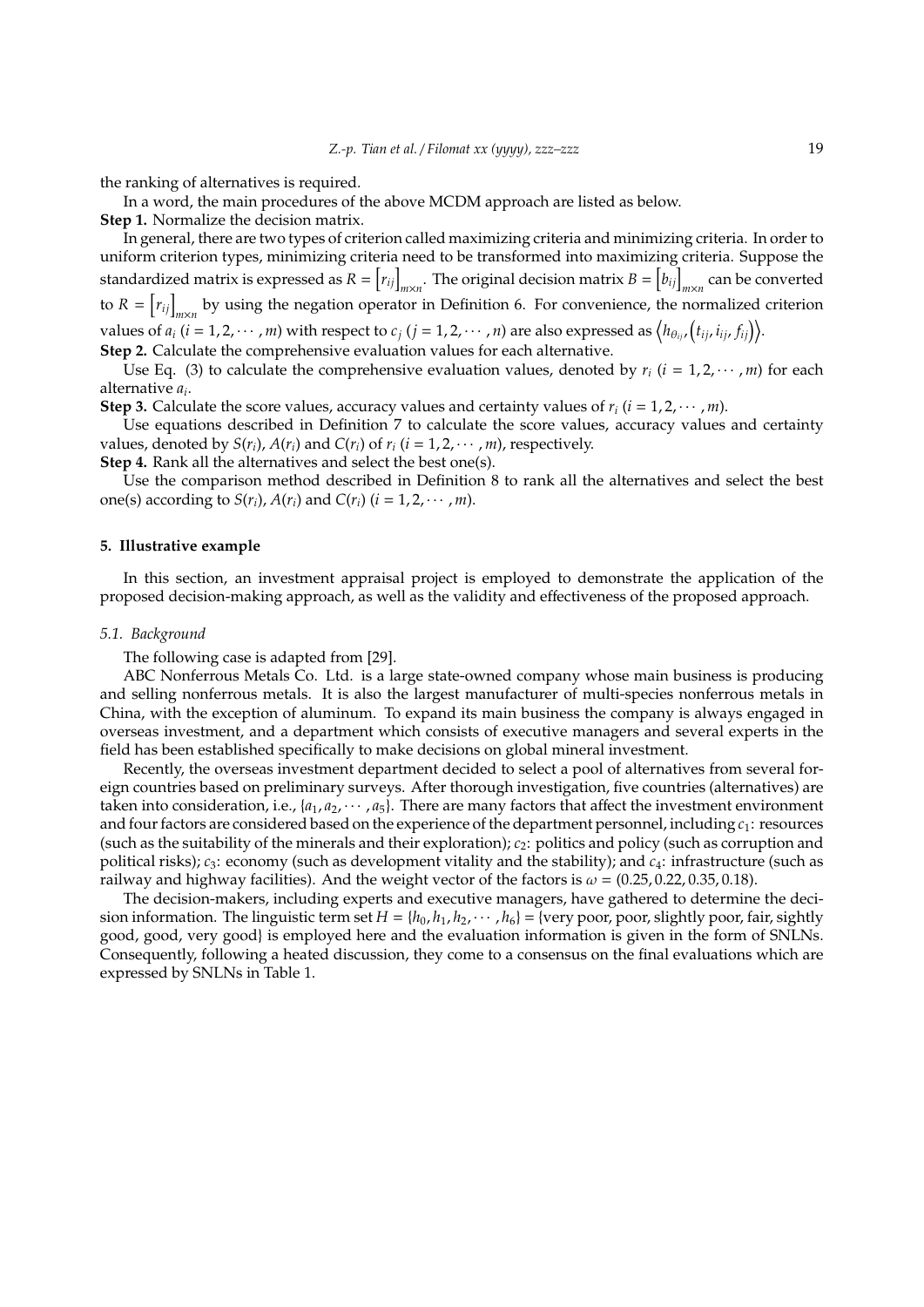*Z.-p. Tian et al.* / *Filomat xx (yyyy), zzz–zzz* 20

Table 1: The evaluation values given by the decision-maker

|         | $c_1$ and $c_2$                        | $c_1$ and $c_2$                        | $c_1$ and $c_1$                        | C <sub>1</sub>                         |
|---------|----------------------------------------|----------------------------------------|----------------------------------------|----------------------------------------|
|         | $\langle h_4, (0.6, 0.6, 0.1) \rangle$ | $\langle h_5, (0.6, 0.4, 0.3) \rangle$ | $\langle h_4, (0.8, 0.5, 0.1) \rangle$ | $\langle h_2, (0.8, 0.3, 0.1) \rangle$ |
| a›      | $\langle h_2, (0.7, 0.5, 0.1) \rangle$ | $\langle h_4, (0.6, 0.4, 0.2) \rangle$ | $\langle h_3, (0.6, 0.2, 0.4) \rangle$ | $\langle h_4, (0.7, 0.4, 0.3) \rangle$ |
| $a_3$   | $\langle h_3, (0.5, 0.1, 0.2) \rangle$ | $\langle h_4, (0.6, 0.5, 0.3) \rangle$ | $\langle h_6, (0.7, 0.6, 0.1) \rangle$ | $\langle h_2, (0.5, 0.5, 0.2) \rangle$ |
| $a_4$   | $\langle h_2, (0.4, 0.5, 0.3) \rangle$ | $\langle h_3, (0.5, 0.3, 0.4) \rangle$ | $\langle h_4, (0.6, 0.8, 0.2) \rangle$ | $\langle h_5, (0.9, 0.3, 0.1) \rangle$ |
| $a_{5}$ | $\langle h_5, (0.6, 0.4, 0.4) \rangle$ | $\langle h_5, (0.8, 0.3, 0.1) \rangle$ | $\langle h_3, (0.7, 0.5, 0.1) \rangle$ | $\langle h_4, (0.6, 0.5, 0.2) \rangle$ |

#### *5.2. An illustration of the proposed approach*

In the following the main procedures of obtaining the optimal ranking of alternatives are presented. **Step 1.** Normalize the decision matrix.

Considering all the criteria are maximizing type, the performance values of alternatives  $a_i$  ( $i = 1, 2, 3, 4, 5$ ) do not need to be normalized, i.e.,  $R = B$ .

**Step 2.** Calculate the comprehensive evaluation values for each alternative.

Use Eq. (3) to calculate the comprehensive evaluation values, denoted by  $r_i$  ( $i = 1, 2, 3, 4, 5$ ) for each alternative  $a_i$  (here let  $p = q = 1$  and  $f_1^*$  $\frac{i}{1}(h_i) = \frac{i}{2t}$ .

*r*<sub>1</sub> = ⟨*h*<sub>3.8132</sub>, (0.7161, 0.4783, 0.1584)⟩, *r*<sub>2</sub> = ⟨</sub>*h*<sub>3.1391</sub>, (0.6408, 0.3592, 0.2710)⟩, *r*<sub>3</sub> = ⟨</sub>*h*<sub>3.8766</sub>, (0.6011, 0.4606, 0.1886)⟩, *r*<sub>4</sub> = ⟨*h*<sub>3.4043</sub>, (0.6159, 0.5370, 0.2358)⟩ and *r*<sub>5</sub> = ⟨</sub>*h*<sub>4.1215</sub>, (0.6771, 0.4215, 0.2083)⟩.

**Step 3.** Calculate the score values, accuracy values and certainty values of  $r_i$  ( $i = 1, 2, 3, 4, 5$ ).

Use equations described in Definition 7 to calculate the score values, accuracy values and certainty values, denoted by  $S(r_i)$ ,  $A(r_i)$  and  $C(r_i)$  of  $r_i$  ( $i = 1, 2, 3, 4, 5$ ), respectively.

> $S(r_1) = 1.3215, A(r_1) = 0.3545, C(r_1) = 0.4551;$  $S(r_2) = 1.0519$ ,  $A(r_2) = 0.1935$ ,  $C(r_2) = 0.3353$ ;  $S(r_3) = 1.2611, A(r_3) = 0.2665, C(r_3) = 0.3884;$  $S(r_4) = 1.0457$ ,  $A(r_4) = 0.2156$ ,  $C(r_4) = 0.3494$ ;  $S(r_5) = 1.4063$ ,  $A(r_5) = 0.3220$ ,  $C(r_5) = 0.4651$ .

**Step 4.** Rank all the alternatives and select the best one(s).

Use the comparison method described in Definition 8 to rank all the alternatives and select the best one(s) according to  $S(r_i)$ ,  $A(r_i)$  and  $C(r_i)$  ( $i = 1, 2, 3, 4, 5$ ).

 $a_5 > a_1 > a_3 > a_2 > a_4$  and  $a_5$  is the best one.

## *5.3. Comparison analysis and discussion*

In order to illustrate the influence of the linguistic scale function *f* <sup>∗</sup> and parameters *p* and *q* on decisionmaking result of this example, different *f* <sup>∗</sup> and values of *p* and *q* are taken into consideration. The results are shown in Table 2.

It is shown that the ranking results of alternatives may be different with respect to different linguistic scale function *f*<sup>∗</sup> or parameters *p* and *q* in the SNLNWBM operator. The best alternative is always *a*<sub>5</sub> except for one situation where  $p = 1$  and  $q = 0$  by using  $f_2^*$ . And the worst alternative is always  $a_2$  except for the situations where  $p \rightarrow 0$  and  $q = 0$ ,  $p = q = 0.5$  and  $p = q = 1$ . Furthermore, the ranking may vary as the linguistic scale function *f* ∗ changes. In the special cases where at least one of the two parameters *p* and *q* take the value of zero, the SNLNWBM operator cannot capture the interrelationship of individual arguments and the ranking results are different. When *p* = 1 and *q* = 0, the SNLNWBM operator reduces to the SNLWAA operator. When  $p \to 0$  and  $q = 0$ , the SNLNWBM operator reduces to the SNLWGA operator. The optimal alternative and the sequence are different by the two methods as it is shown in Table 2.

To further illustrate the advantages of the proposed approach under a simplified neutrosophic linguistic environment, the methods in Ref. [55] are used to solve the same illustrative example given above. In Ref. [55], an INLWAA operator and an INLWGA operator were developed to aggregate interval neutrosophic linguistic information. In order to use the INLWAA operator and INLWGA operator, the evaluation values of this paper need to be transformed into interval neutrosophic linguistic information. That is,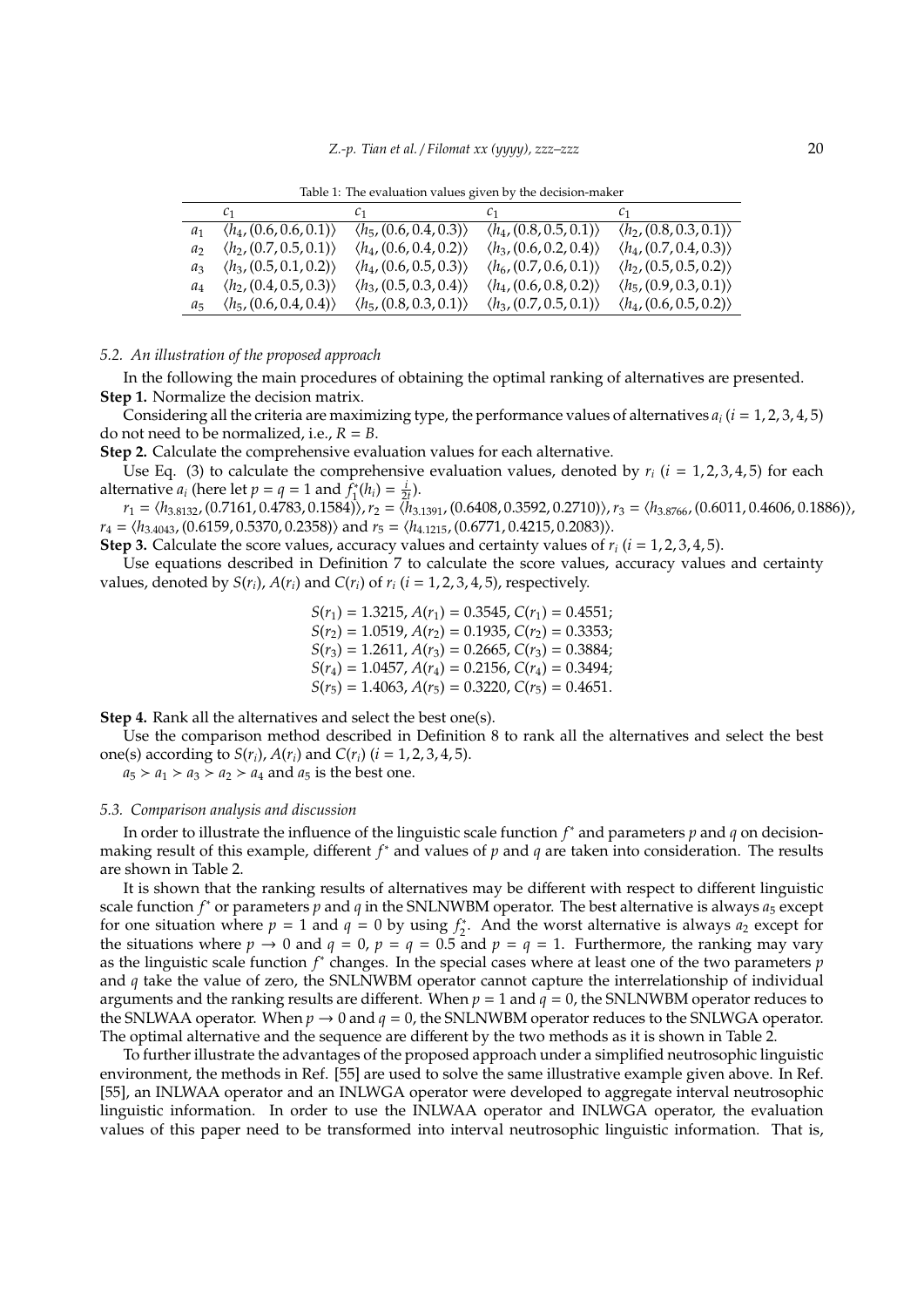| $p$ and $q$              | Ranking results by using $f_1^*$ | Ranking results by using $f_2^*$ | Ranking results by using $f_3^*$ |
|--------------------------|----------------------------------|----------------------------------|----------------------------------|
| $p = 1, q = 0$           | $a_5 > a_3 > a_1 > a_4 > a_2$    | $a_3 > a_5 > a_1 > a_4 > a_2$    | $a_5 > a_1 > a_3 > a_4 > a_2$    |
| $p \rightarrow 0, q = 0$ | $a_5 > a_1 > a_3 > a_2 > a_4$    | $a_5 > a_1 > a_3 > a_2 > a_4$    | $a_5 > a_1 > a_3 > a_2 > a_4$    |
| $p = q = 0.5$            | $a_5 > a_1 > a_3 > a_2 > a_4$    | $a_5 > a_1 > a_3 > a_2 > a_4$    | $a_5 > a_1 > a_3 > a_2 > a_4$    |
| $p = q = 1$              | $a_5 > a_1 > a_3 > a_2 > a_4$    | $a_5 > a_1 > a_3 > a_2 > a_4$    | $a_5 > a_1 > a_3 > a_2 > a_4$    |
| $p = 1, q = 2$           | $a_5 > a_1 > a_3 > a_4 > a_2$    | $a_5 > a_3 > a_1 > a_4 > a_2$    | $a_5 > a_1 > a_3 > a_4 > a_2$    |
| $p = 2, q = 1$           | $a_5 > a_1 > a_3 > a_4 > a_2$    | $a_5 > a_3 > a_1 > a_4 > a_2$    | $a_5 > a_1 > a_3 > a_4 > a_2$    |
| $p = q = 2$              | $a_5 > a_1 > a_3 > a_4 > a_2$    | $a_5 > a_3 > a_1 > a_4 > a_2$    | $a_5 > a_1 > a_3 > a_4 > a_2$    |
| $p = q = 3$              | $a_5 > a_1 > a_3 > a_4 > a_2$    | $a_5 > a_3 > a_1 > a_4 > a_2$    | $a_5 > a_1 > a_3 > a_4 > a_2$    |
| $p = q = 4$              | $a_5 > a_1 > a_3 > a_4 > a_2$    | $a_5 > a_3 > a_1 > a_4 > a_2$    | $a_5 > a_1 > a_3 > a_4 > a_2$    |
| $p = q = 5$              | $a_5 > a_3 > a_1 > a_4 > a_2$    | $a_5 > a_3 > a_1 > a_4 > a_2$    | $a_5 > a_1 > a_3 > a_4 > a_2$    |
| $p = q = 6$              | $a_5 > a_3 > a_1 > a_4 > a_2$    | $a_5 > a_3 > a_1 > a_4 > a_2$    | $a_5 > a_1 > a_3 > a_4 > a_2$    |
| $p = q = 7$              | $a_5 > a_3 > a_1 > a_4 > a_2$    | $a_5 > a_3 > a_1 > a_4 > a_2$    | $a_5 > a_1 > a_3 > a_4 > a_2$    |
| $p = q = 8$              | $a_5 > a_3 > a_1 > a_4 > a_2$    | $a_5 > a_3 > a_4 > a_1 > a_2$    | $a_5 > a_1 > a_3 > a_4 > a_2$    |
| $p = q = 9$              | $a_5 > a_3 > a_1 > a_4 > a_2$    | $a_5 > a_3 > a_4 > a_1 > a_2$    | $a_5 > a_1 > a_4 > a_3 > a_2$    |
| $p = q = 10$             | $a_5 > a_3 > a_4 > a_1 > a_2$    | $a_5 > a_3 > a_4 > a_1 > a_2$    | $a_5 > a_1 > a_4 > a_3 > a_2$    |

Table 2: The evaluation values given by the decision-maker

 $\big\langle h_{\theta_{ij'}}\big(t_{ij},i_{ij},f_{ij}\big)\big\rangle$  is replaced as  $\big\langle h_{\theta_{ij'}}\big([t_{ij},t_{ij}],[i_{ij},i_{ij}],[f_{ij},f_{ij}]\big)\big\rangle$ , where the lower and upper bounds are equal. The ranking result by using INLWAA operator:  $a_3 > a_1 > a_5 > a_2 > a_4$  and the ranking result by using INLWGA operator:  $a_1 > a_3 > a_5 > a_2 > a_4$ .

Obviously, the ranking sequences are inconsistent with the results when  $p = 1$  and  $q = 0$  and  $p \rightarrow 0$  and  $q = 0$ , respectively, in Table 2. This may be caused by different operations and comparison methods. The operations and comparison method for INLNs in Ref. [55] process the linguistic information and interval neutrosophic numbers separately, which may cause information distortion in some situations. And the limitations are discussed in detail in Subsection 3.2. In addition, methods in Ref. [55] consider only one semantic situation, while different linguistic scale functions *f* <sup>∗</sup> utilized in this paper are applicable and effective under different semantic environment.

According to the above analysis, the proposed approach for MCDM problems with SNLNs has the following advantages. Firstly, it is flexible to express the evaluation information with SNLNs, which can depict the fuzzy, incomplete and inconsistent information more accurately and retain the completeness of original data. So it can guarantee the accuracy of final result to some extent. Secondly, the operations of SNLNs in this paper are defined on the basis of linguistic scale functions, which can harvest different results when a different linguistic function *f*<sup>∗</sup> is involved. Thus, decision-makers can flexibly select the *f*<sup>*∗*</sup> depending on their preferences and actual semantic environment. In addition, the SNLNWBM operator proposed in this paper has the unique characteristic that can capture the interrelationship of the input arguments. In general, the values can be set as  $p = q = 1$  or  $p = q = 2$ , which is not only simple and convenient but also allowing the interrelationship of criteria. Thus, decision-makers can properly select the desirable alternative in accordance with the certain situations and their interests.

## **6. Conclusion**

Linguistic variables can effectively describe qualitative information and SNSs can flexibly express uncertain, imprecise, incomplete and inconsistent information that widely exist in scientific and engineering situations. So it of great significance to study MCDM methods with SNLSs. Consider the limitations in the existing literature, new operations of SNLNs are introduced. Then based on the related research achievements in predecessors, the BM operator is extended to the simplified neutrosophic linguistic environment. Thus, a MCDM approach based on the SNLNWBM aggregation operator is proposed. Finally, an illustrative example is given to demonstrate the application of the proposed approach.

The advantages of this study are that the approach can accommodate situations where decision-making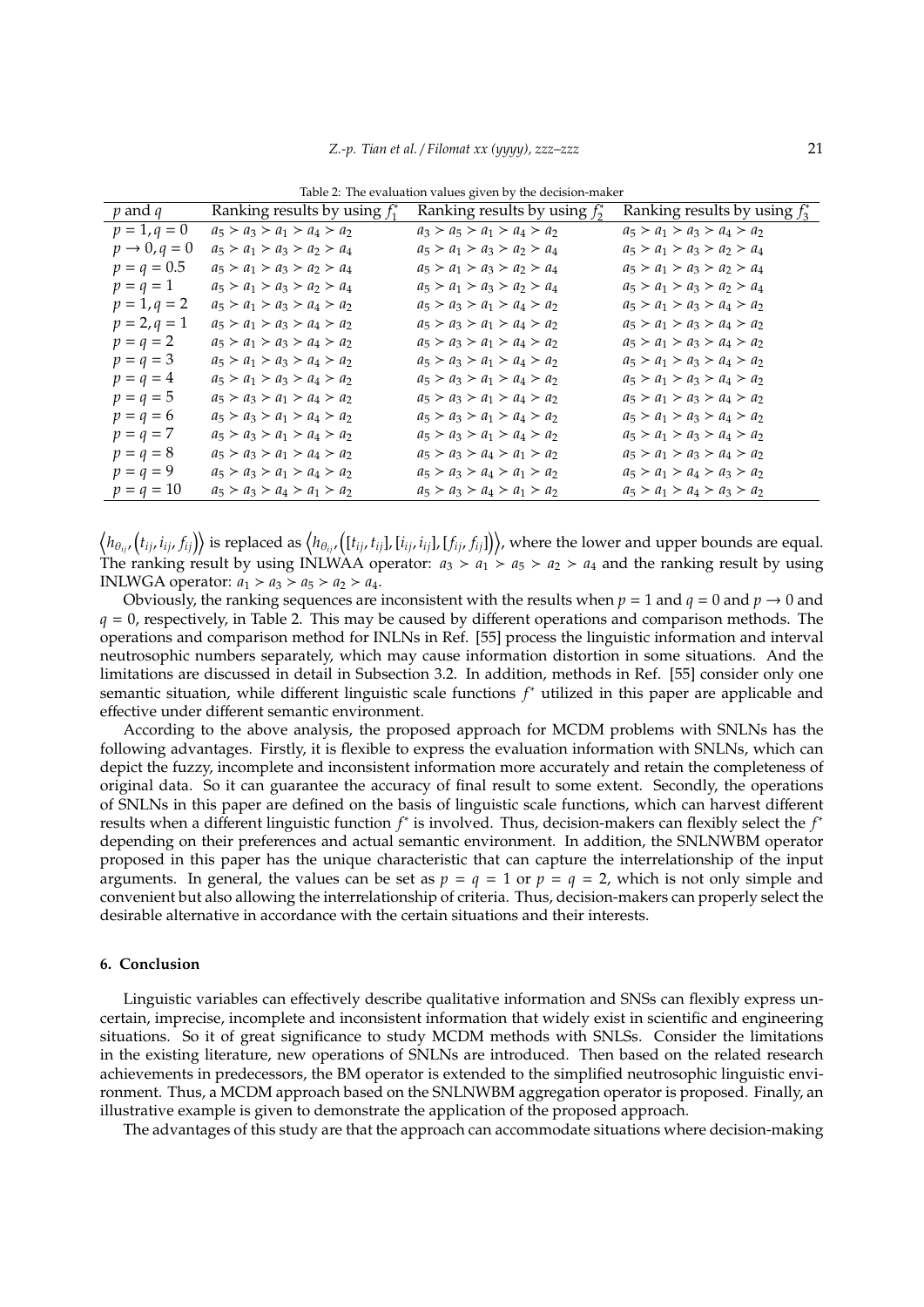problems involve qualitative variables. In addition, the SNLNWBM operator has a significant advantage that can capture the interrelationship of individual arguments. Whats more, the results may change using different linguistic scale functions and the input parameters *p* and *q* may also affect the results. Decisionmakers can select the most appropriate linguistic scale function *f* <sup>∗</sup> and input parameters according to their interests and actual semantic situations. In a word, this approach has much application potential in deal with MCDM problems in simplified neutrosophic linguistic environment, in which the assessment information of criterion values take the form of SNLNs and criterion weights are known information.

#### **Acknowledgements**

The authors are very grateful to the anonymous reviewers and the editor for their insightful and constructive comments and suggestions that have led to an improved version of this paper.

## **References**

- [1] L.A. Zadeh, Fuzzy sets, Information and Control, 8(1965) 338-356.
- [2] R. Bellman and L.A. Zadeh, Decision making in a fuzzy environment, Management Science, 17(1970) 141-164.
- [3] R.R. Yager, Multiple objective decision-making using fuzzy sets, International Journal of Man-Machine Studies, 9(1977) 375-382.
- [4] I.B. Turksen, Interval valued fuzzy sets based on normal forms, Fuzzy Sets and Systems, 20(1986) 191-210.
- [5] K.T. Atanassov, Intuitionistic fuzzy sets, Fuzzy Sets and Systems, 20(1986) 87-96.
- [6] K.T. Atanassov and G. Gargov, Elements of intuitionistic fuzzy logic, Fuzzy Sets and Systems, 95(1998) 39-52.
- [7] H.-w. Liu and G.-j. Wang, Multi-criteria methods based on intuitionistic fuzzy sets, European Journal Operational Research, 179(2007) 220-233.
- [8] Z.-s. Xu, Intuitionistic fuzzy multiattribute decision making: an interactive method, IEEE Transactions on Fuzzy Systems, 20(2012) 514-525.
- [9] J.-q. Wang and H.-y. Zhang, Multi-criteria decision-making approach based on Atanassov's intuitionistic fuzzy sets with incomplete certain information on weights, IEEE Transactions on Fuzzy Systems, 21(2013) 510-515.
- [10] J.-q. Wang, Z.-q. Han and H.-y. Zhang, Multi-criteria group decision-making method based on intuitionistic interval fuzzy information, Group Decision and Negotiation, 23(2014) 715-733.
- [11] S.-p. Wan, Multi-attribute decision making method based on possibility variance coefficient of triangular intuitionistic fuzzy numbers, International Journal of Uncertainty, Fuzziness and Knowledge-Based Systems, 21(2013) 223-243.
- [12] J.-q. Wang, R.-r. Nie, H.-y. Zhang and X.-h. Chen, New operators on triangular intuitionistic fuzzy numbers and their applications in system fault analysis, Information Sciences, 251(2013) 79-95.
- [13] P.-d. Liu and Y. Liu, An approach to multiple attribute group decision making based on intuitionistic trapezoidal fuzzy power generalized aggregation operator, International Journal of Computational Intelligence Systems, 7(2014) 291-304.
- [14] K.T. Atanassov and G. Gargov, Interval valued intuitionistic fuzzy sets, Fuzzy Sets and Systems, 31(1989) 343-349.
- [15] B. Huang, D.-k. Wei and H.-x. Li et al., Using a rough set model to extract rules in dominance-based interval-valued intuitionistic fuzzy information systems, Information Sciences, 221(2013) 215-229.
- [16] F.-y. Meng, C.-q. Tan and Q. Zhang, The induced generalized interval-valued intuitionistic fuzzy hybrid Shapley averaging operator and its application in decision making, Knowledge-Based Systems, 42(2013) 9-19.
- [17] S. Broumi and F. Smarandache, New operations over interval valued intuitionistic hesitant fuzzy set, Mathematics and Statistics, 2(2014) 62-71.
- [18] C.-q. Tan, B.-j. Ma and D.-d. Wu and X.-h. Chen, Multi-criteria decision making methods based on interval-valued intuitionistic fuzzy sets, International Journal of Uncertainty, Fuzziness and Knowledge-Based Systems, 22(2014) 475494.
- [19] S.-p. Wan and J.-y. Dong, A possibility degree method for interval-valued intuitionistic fuzzy multi-attribute group decision making, Journal of Computer and System Sciences, 80(2014) 237-256.
- [20] L. Martnez, D. Ruan, F. Herrera, E. Herrera-Viedma and P.P. Wang, Linguistic decision making: Tools and applications, Information Sciences, 179(2009) 2297-2298.
- [21] W.-E. Yang and J.-q. Wang, Multi-criteria semantic dominance: A linguistic decision aiding technique based on incomplete preference information, European Journal of Operational Research, 231(2013) 171-181.
- [22] P.-d. Liu and F. Jin, Methods for aggregating intuitionistic uncertain linguistic variables and their application to group decision making, Information Sciences, 205(2012) 58-71.
- [23] P.-d. Liu, Some geometric aggregation operators based on interval intuitionistic uncertain linguistic variables and their application to group decision making, Applied Mathematical Modelling, 37(2013) 2430-2444.
- [24] J.-Q. Wang, P. Wang and J. Wang H.-Y. Zhang and X.-H. Chen, Atanassov's Interval-valued Intuitionistic Linguistic Multicriteria Group Decision-making Method Based on Trapezium Cloud Model, IEEE Transactions on Fuzzy Systems, DOI: 10.1109/TFUZZ.2014.2317500, 2014.
- [25] X.-f. Wang, J.-q. Wang and W.-E. Yang, Multi-criteria group decision making method based on intuitionistic linguistic aggregation operators, Journal of Intelligent & Fuzzy Systems, 26(2014) 115-125.
- [26] R. Lin, X.-f. Zhao and G.-w. Wei, Models for selecting an ERP system with hesitant fuzzy linguistic information, Journal of Intelligent & Fuzzy Systems, 26(2014) 2155-2165.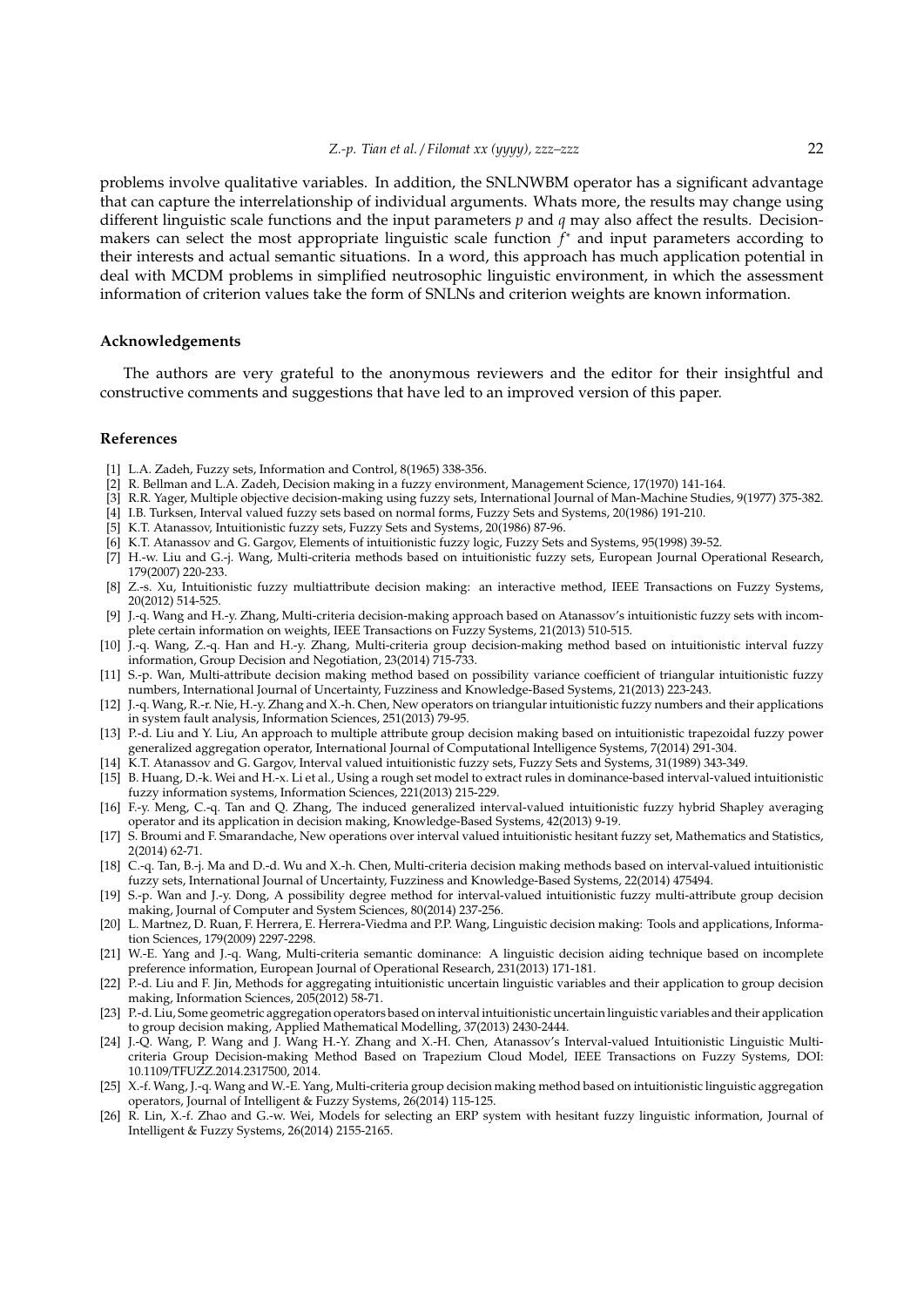- [27] J.-q. Wang, J.-t. Wu, J. Wang, H.-y. Zhang and X.-h. Chen, Interval-valued hesitant fuzzy linguistic sets and their applications in multi-criteria decision-making problems, Information Sciences, 288(2014) 55-72.
- [28] J.-q. Wang, J. Wang, Q.-h. Chen, H.-y. Zhang and X.-h. Chen, An outranking approach for multi-criteria decision-making with hesitant fuzzy linguistic term sets, Information Sciences, 280(2014) 338-351.
- [29] J.-Q. Wang , J.-J. Peng, H.-y. Zhang, T. Liu and X.-h. Chen, An uncertain linguistic multi-criteria group decision-making method based on a cloud model, Group Decision and Negotiation, DOI: 10.1007/s10726-014-9385-7, 2014.
- [30] J.-q. Wang, P. Lu, H.-y. Zhang and X.-h. Chen, Method of multi-criteria group decision-making based on cloud aggregation operators with linguistic information, Information Sciences, 274(2014) 177-191.
- [31] F. Herrera and L. Martnez, A 2-tuple fuzzy linguistic representation model for computing with words, IEEE Transactions on Fuzzy Systems, 8(2000) 746-752.
- [32] J.-Q. Wang, D.-D. Wang, H.-y. Zhang and X.-h. Chen, Multi-criteria group decision making method based on interval 2-tuple linguistic information and Choquet integral aggregation operators. Soft Computing, DOI: 10.1007/s00500-014-1259-z, 2014.
- [33] R.M. Rodrguez and L. Martnez, An analysis of symbolic linguistic computing models in decision making, International Journal of General Systems, 42(2013) 121-136.
- [34] F. Smarandache, A unifying field in logics. Neutrosophy: neutrosophic probability, set and logic, American Research Press, Rehoboth, Mass, USA, 1999.
- [35] F. Smarandache, Neutrosophic set-A generalization of the intuitionistic fuzzy set, Journal of Defense Resources Management, 1(2010) 107116.
- [36] U. Rivieccio, Neutrosophic logics: prospects and problems, Fuzzy Sets and Systems, 159(2008) 1860-1868.
- [37] H.-b. Wang, F. Smarandache, Y.-Q. Zhang and R. Sunderraman, Interval neutrosophic sets and logic: theory and applications in computing, Hexis, Phoenix, Ariz, USA, 2005.
- [38] P. Kraipeerapun, K.W. Wong, C.C. Fung and W. Brown, Quantification of uncertainty in mineral prospectivity prediction using neural network ensembles and interval neutrosophic sets, in proceedings of the 2006 IEEE International Joint Conference on Neural Network, pp. 3034-3039, Vancouver, BC, July 2006.
- [39] Y.-h. Guo and A. Sengur, A novel color image segmentation approach based on neutrosophic set and modified fuzzy c-means, Circuits Systems and Signal Processing, 32(2013) 1699-1723.
- [40] J. Mohan, V. Krishnaveni and Y.-h. Guo, MRI denoising using nonlocal neutrosophic set approach of Wiener filtering, Biomedical Signal Processing and Control, 8(2013) 779-791.
- [41] J. Shan, H.-d. Cheng and Y.-x. Wang, A novel segmentation method for breast ultrasound images based on neutrosophic l-means clustering, Medical Physics, 39(2012) 5669-5682.
- [42] A.R. Solis and G. Panoutsos, Granular computing neural-fuzzy modelling: a neutrosophic approach, Applied Soft Computing, 13(2013) 4010-4021.
- [43] A.Q. Ansari, R. Biswas and S. Aggarwal, Proposal for applicability of neutrosophic set theory in medical AI, International Journal of Computer Applications, 27(2011) 5-11.
- [44] F. Smarandache, Neutrosophic masses & indeterminate models: applications to information fusion, in proceedings of the 15th IEEE International Conference on Information Fusion (FUSION), pp. 1051-1057, Singapore, July 2012.
- [45] H.-b. Wang, F. Smarandache, Y.-Q. Zhang and R. Sunderraman, Single valued neutrosophic sets, Multispace and Multistructure, 4(2010) 410-413.
- [46] J.-j. Peng, J.-q. Wang, J. Wang, H.-y. Zhang and X.-h. Chen, Simplified neutrosophic sets and their applications in multi-criteria group decision-making problems, International Journal of Systems Science, In Press, 2015.
- [47] J.-j. Peng, J.-q. Wang, H.-y. Zhang and X.-h. Chen, An outranking approach for multi-criteria decision-making problems with simplified neutrosophic sets, Applied Soft Computing, 25(2014) 336-346.
- [48] H.-y. Zhang, J.-q. Wang and X.-h. Chen, Interval neutrosophic sets and its application in multi-criteria decision making problems, The Scientific World Journal, DOI: 10.1155/2014/645953, 2014.
- [49] J. Ye, Multicriteria decision-making method using the correlation coefficient under single-value neutrosophic environment, International Journal of General Systems, 42(2013) 386-394.
- [50] S. Broumi and F. Smarandache, Correlation coefficient of interval neutrosophic set, Applied Mechanics and Materials, 436(2014) 511-517.
- [51] P. Majumdar and S.K. Samant, On similarity and entropy of neutrosophic sets, Journal of Intelligent & Fuzzy Systems, 26(2014) 1245-1252.
- [52] J. Ye, Single valued neutrosophic cross-entropy for multicriteria decision making problems, Applied Mathematical Modelling, 38(2014) 1170-1175.
- [53] J. Ye, Similarity measures between interval neutrosophic sets and their applications in multicriteria decision-making, Journal of Intelligent & Fuzzy Systems, 26(2014) 165-172.
- [54] S. Broumi and F. Smarandache, Single valued neutrosophic trapezoid linguistic aggregation operators based on multi-attribute decision making, Bulletin of Pure & Applied Sciences-Mathematics and Statistics, 33(2014) 135-155.
- [55] J. Ye, Some aggregation operators of interval neutrosophic linguistic numbers for multiple attribute decision making, Journal of Intelligent & Fuzzy Systems, DOI: 10.3233/IFS-141187, 2014.
- [56] C. Bonferroni, Sulle medie multiple di potenze, Bolletino dellUnione Matematica Italiana, 5(1950) 267-270.
- [57] Z.-s. Xu and R.R. Yager, Intuitionistic fuzzy Bonferroni means, IEEE Transactions on Systems, Man, and Cybernetics B: Cybernetics, 41(2011) 568-578.
- [58] W. Zhou and J.-m. He, Intuitionistic fuzzy normalized weighted Bonferroni mean and its application in multicriteria decision making, Journal of Applied Mathematics, 2012(2012) 1-22.
- [59] P.-d. Liu and Y.-m. Wang, Multiple attribute decision-making method based on single-valued neutrosophic normalized weighted Bonferroni mean, Neural Computing and Applications, DOI: 10.1007/s00521-014-1688-8, 2014.